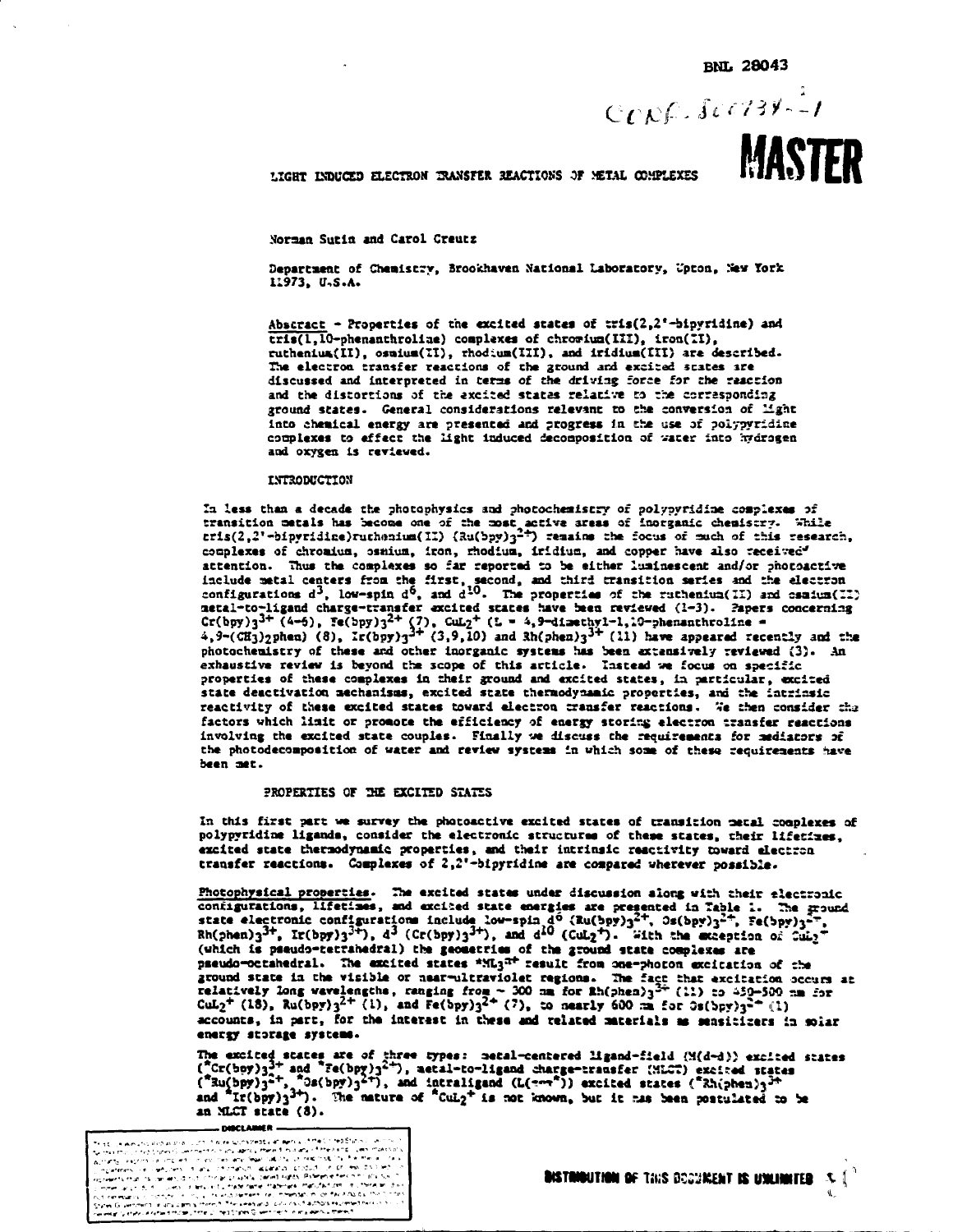TABLE 1. Properties of the excited states of transition metal polypyridine complexes in aqueous solutions at room temperature.<sup>2</sup>

| Complex                                                     |                 | Excited<br><b>State</b> | $e^{i\phi}$ | $\frac{1}{2}$ and $\frac{c}{2}$ | ه<br>(د:) | S.S. <sup>4</sup><br>(67) | $\mathbf{r}^t$<br>$($ eV $)$ |
|-------------------------------------------------------------|-----------------|-------------------------|-------------|---------------------------------|-----------|---------------------------|------------------------------|
| $Cr(bpy)3^{3+}$                                             | 3ء -            | $M(d-d)$                | 0.94        | 0.0.15                          | 77        | 0.09                      | 1.7                          |
| $Fe(bpy)$ $32+$                                             | 3d <sup>6</sup> | $M(d-d)$                | $-1.0$      | $5 - 21$                        | 0.006     | $-1.0$                    | $-0.9$                       |
| $Ru(bpy)3^{2+}$                                             | 4d <sup>6</sup> | <b>MICT</b>             | 1.0         | $10^{-3}$                       | 0.6       | 50.2                      | 2.1                          |
| $0a(bpy)3^{2+}$                                             | 54 <sup>6</sup> | MCT                     |             | -                               | 0.019     | $-0.1$                    | 1.3                          |
| $Rh($ <sub>F</sub> her.) $_3$ <sup>3+</sup> 4d <sup>6</sup> |                 | $L(\tau - \tau^*)$      | $-1.0$      |                                 | 0.3       | 5.5                       | 2.3                          |
| $I:({bp})_3^{3+}$                                           | 546             | $L(\tau-\tau^*)$        |             |                                 | 2.4       | $-0.1$                    | 2.9                          |
| $\text{CuL}_2$ <sup>+</sup>                                 | 3410            | MLCT(?)                 |             |                                 |           |                           | 42.5                         |

<sup>a</sup> Unless otherwise stated, the data are for aqueous solutions at room temperature and were assembled from ref 1-3. bpy = 2,2'-bipyridine, L = 2,9-dimethyl-1,10-phemanthroline.

b Quantum yield for excited state formation: data for  $Cr(bpy)_{3}^{3+}$  from ref 5, for  $Fe(bpy)3^{2+}$  from ref 7, for  $3u(bpy)3^{2+}$  from ref 12, for  $8h(phen)3^{3+}$  from ref 11.

c photosquation quantum yield: for Cr(bpy)3<sup>3+</sup> at pH < 4.5 and > 9.0,<br>respectively, from ref 5; for Fe(bpy)3<sup>2+</sup> from ref 7; for 3u(bpy)3<sup>2+</sup> in 1 M HCl from ref 13.

d Liferine in H20 (ref 1-3) except for Rh(phen) $3^{3+}$  (acetonitrile, ref 11) and  $Ir(bpy)_{3}^{3+}$  (methenol, ref 10).

e Stokes shifts from refs 14, 15, 26, 17, and 9 for Cr, Ru, Os, Rh, and Ir, respectively. The value given for Fe is not a Stokes shift, as the complex does not emit, but is twice the estimated excited state distortion (7).

<sup>f</sup> Excited state energy; that for Fe(bpy) $3^{2+}$  was estimated in ref 7.  $\bar{z}^*$ for CuL<sub>2</sub><sup>+</sup> is bracketed by the energy of the band at 450 nm.

As far as is known, these excited states are the lowest excited states possible for each complex. The progression  $M(d-d)$ ,  $M_cT$ ,  $L(\tau-\tau^2)$  (and the parallel increase in excited<br>state energy  $E^T$ ) on going from first-cransition-series metal centers, to divalent secondand third-transition series d<sup>6</sup> netals, to trivalent second- and third-transition-series d<sup>6</sup> metals is not accidental, but arises as a natural consequence of the increasing "lgand-field scrength through this sequence. As shown in Fig. 1, the separation of the ligand (bpy or phen) 7 and 7<sup>7</sup> orbitals is not strongly perturbed by the nature of the metal center. By contrast, the separation of the nonbonding of and antibonding do<sup>\*</sup> orbitals (1) is sensitive to a number of factors: A depends on the charge of the ion and is small for the first transition series  $(\sim 2$  eV and  $\sim 1.5$  eV for Cr(III) and Fe(II), respectively) and increases on going to the second and third transition series ( $\geq$  2 eV and  $\geq$  2.5 eV for Ru(II) and Os(II), and  $\geq 2.5$  eV and  $\geq 3$  eV for the trivalent ions Rh(III) and Ir(III), respectively) (19). Thus as  $\Delta$  increases from A to B in Fig. 1 the lowest unoccupied orbital<br>for a  $d^0$  setal center changes from  $d\sigma^*$  (e.g. Fe(II) in A) to  $L\pi^*$  (Ru(II) or Os(II) in 3). The charge increase on going from Ru(II) or Os(II) to Rh(III) or Ir(III) greatly increases the resistance of the netal to oxidatiou. Consequently, although  $d^3$  Ir(IT) does exist, the lowest excited states observed for these Rh(III) and Ir(III) complexes arise from<br>promotion of a ligand  $\tau$  'rather than a netal d) electron (9), implying that the  $\tau$ d levels<br>have dropped below the  $\tau^2$  le crude one-electron description, is not at all exact but has the virtue of slaply correlating<br>the behavior of the  $d^0$  (and by simple extensions the  $d^3$  and  $d^{10}$ ) systems in Table 1. The<br>state diagram in the lower po ordering of the lowest excited states of  $Fe(bpy)_3^{2+}$ ,  $Ru(bpy)_3^{2+}$ , and  $9s(bpy)_3^{2+}$ . While the energy of the MLCT state remains approximately constant through this triad, the MLCT excited state energy increases with incr

Apart from their light absorption properties these polypyridine complexes have proved actractive photochemical substrates because of other factors illustrated in Table 1. First, excited states are long lived and undergo only slow reaction with solvent. Several deactivation mechanisms tend to destroy these excited atates in aqueous solution: these include light emission (eq 2) (fluorescence or phosphorescence), nonradiative decay (eq 3),

 $\mathbb{Z}^{\times}$  .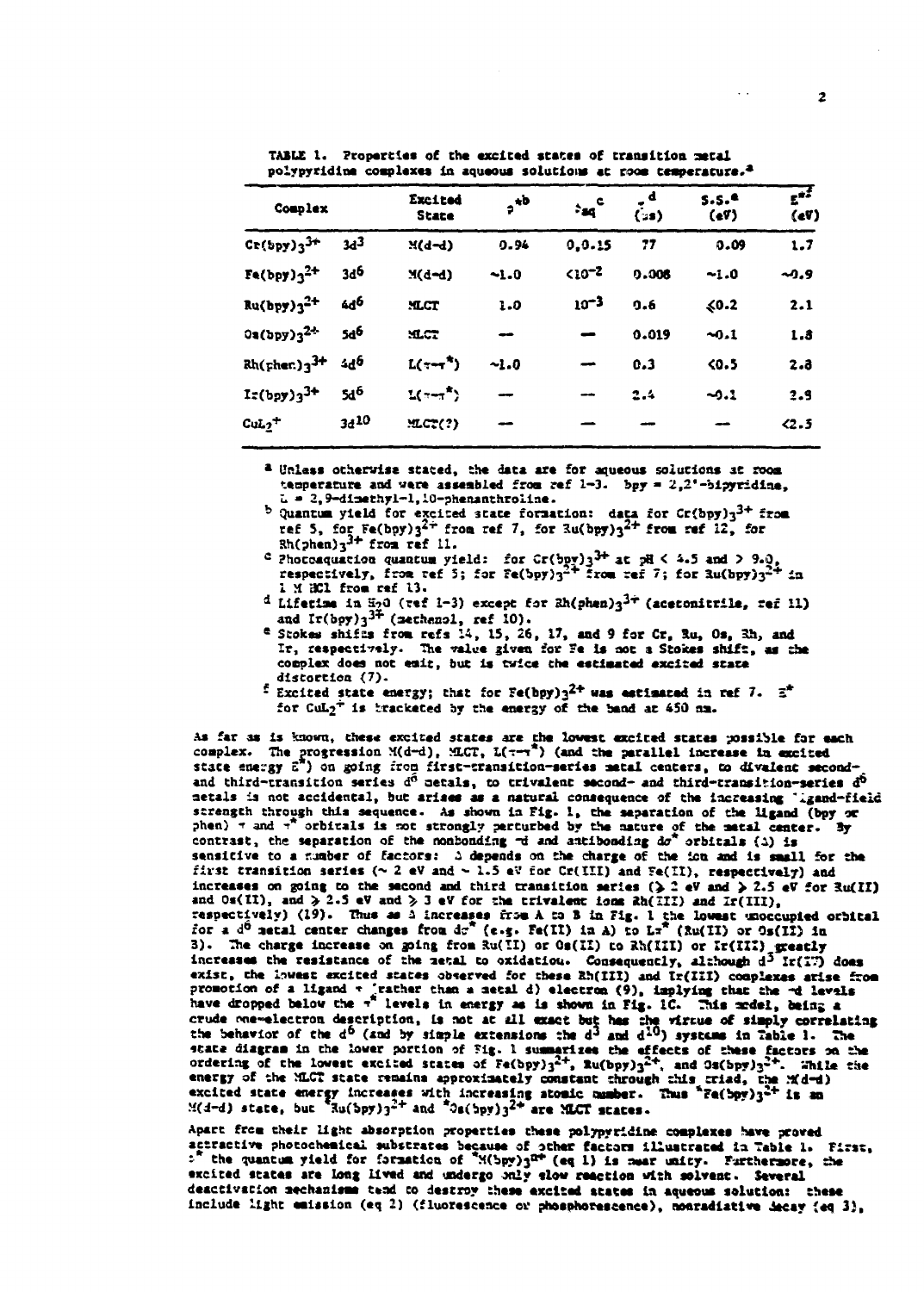

Fig. 1. Orbital and state correlation diagrams for the complexes.

substitution (eq 4), and electron or energy transfer processes involving binolecular reactions with another solute. The latter are considered in the maxt section.

$$
M(bpy)_{3}^{nt} \xrightarrow{dV} M(bpy)_{3}^{nt}
$$
 (1)

$$
^{2}M(bpy)3^{n+} \xrightarrow{k_{2}} M(bpy)3^{n+} + h\nu'
$$
 (2)

$$
^{+}M(bpy)3^{a+} \xrightarrow{a_{3}} M(bpy)3^{a+} + heat
$$
 (3)

$$
*(bpy)3^{nt} + B_20 \xrightarrow{k_4} X(bpy)2(B_20)2^{nt} + bpy
$$
 (4)

or monoden**text**ate 
$$
\mathfrak{A}(b\mathfrak{p}\mathfrak{y})\mathfrak{z}(\mathfrak{A}_2 0)^{\mathfrak{A}+}
$$

The lifetian r of  $^4$ N(bpy) $3^{2+}$  is defined by  $1/\tau = (k_2 + k_3 + k_4)$ . Values of r and of  $z_{40} = k_4/(k_2 + k_3 + k_4)$  are included in Table 1. For this series,  $z_{40}$  is generally small (the high value for  $Cr(bpy)3^{3+}$  at hi substitution than the (inert) complexes in their ground states. The M(d-d) Fe(bpy)3<sup>2+</sup> excited state is expected to be relatively labile but its lifetime is so short for other reasons that photosubstitution is not a dominant decay pathway. In fact, at woon temperature in aqueous solution, nonradiative decay (eq 3) is the dominant excited state deactivation path, i.e.  $\tau = 1/k_3$  for all of the complexes listed.

The nonradiative decay of  $^{\pi}$ X(bpy)<sub>3</sub><sup>2+</sup> to ground state X(bpy)<sub>3</sub><sup>2+</sup> may be discussed in terms of the thermally equilibrated excited state energy  $E^*$  and the differences in nuclear configuration (solvation differences and bond length differences) between ground and excited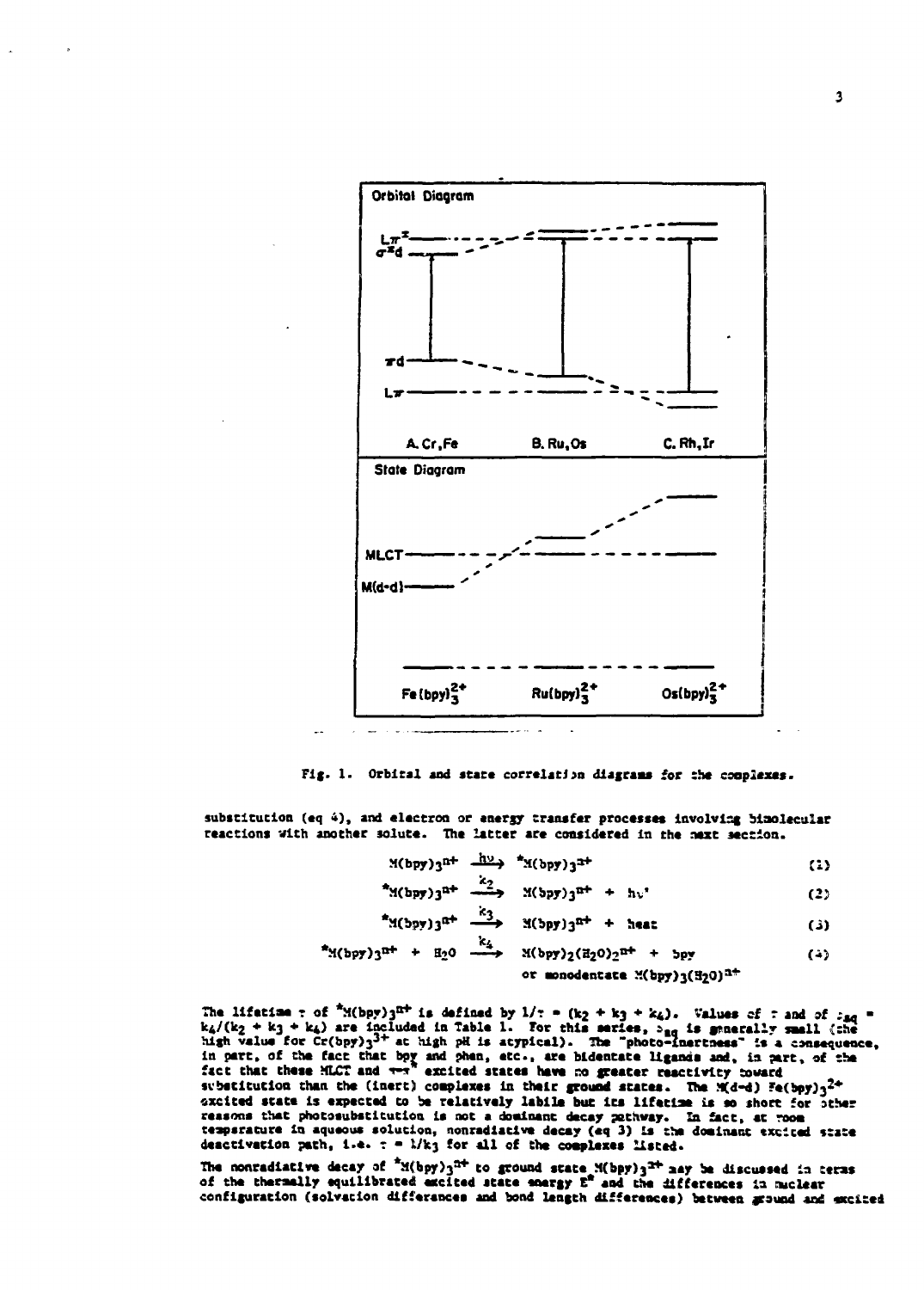

 $\Delta$ 



state complexes (Stokes shift). (See Table 1.) When these differences are small, the potential energy curves for the two states "nestle" as in Fig. 2A. When these differences are large, a ground and excited state curves intersect as in Fig. 2B. In both Fig. 2A and and excited state minima differ in energy by E<sup>2</sup>. The difference between the 26 the gro. vertical separations of the ground and excited state curves at the minima in the two curves<br>is the Stokes shift (zero in Fig. 2A). With the exception of Fe(bpy) $3^{2+}$ , the M(bpy) $3^{2+}$ excited states are subject to only small Stokes shifts (Table 1), that is, the nuclear excited states are subject to only small brokes shirts (leader 1), that is, the checker<br>configurations of the MLCT and L( $x$ - $\pi$ ) excited states do not differ much from the muclear<br>configurations of the d<sup>6</sup> ground state same category (0,3) since rorantion of its -E excited state involves as camples in the<br>population of the antibonding  $\tau^2$ d orbitals. By contrast, the Fe(bpy) $3^{2+}$  ligand-field<br>state  $((\tau d)^4(\tau^2 d)^2$  or  $(\tau d)^5(\tau^2 d)^1)$  determined by Franck-Condon overlap factors between the excited and ground states, the energy gap  $\bar{z}^*$ , and spin-orbit coupling factors. It is not surprising that kg is small since the energy gap is relatively large for this series. The surfaces shown in Fig. 23 can be treated in the strong-coupling limit of radiationless transition theory, but they have also been discussed in the language of electron transfer theory (7). Whereas the case depicted in Fig. 2A falls in the inverted region of electron transfer models (and the transition from the upper to the lower surface is slow because of the large driving force  $\bar{z}^*$ ). Fig. 2B describes a normal electron transfer whose rate constant decreases with indressing distortion and increases with increasing driving force Z'

To close this section, we remembesize the importance and uniqueness of the photophysical properties of the polypyridine complexes. The ground state molecules have desirable light absorption features. Excitation of the ground state yields "M(bpy)3<sup>2+</sup> in high quantum yield;  $M(bpy)q^{2+}$  undergoes little degradation through reaction with solvent. Finally, the fact that  $M(bpy)q^{2+}$  lifetimes fall in the microsecond time range means that ": (bpy)q<sup>n+</sup> can undergo bimolecular reactions. This subject is pursued in later sections.

Redox properties. An especially important feature of the polypyridine complexes in Table 1 is that, in the ground state, they may undargo oxidation (eq 5) at the metal center and reduction at the netal or ligand center (eq 5). The ground state potentials  $\mathbb{E}^0(\mathbb{M}^2/\mathbb{N})$  and  $5^{\circ}$ (M/M<sup>-</sup>) defined by eq 5 and 6

$$
((bpy)_3^{(a+1)+} + e^- = N(bpy)_3^{a+}
$$
 (5)

$$
H(bpy)_{3}^{nr} + e^{r} = H(bpy)_{3}(n-1)^{r}
$$
 (6)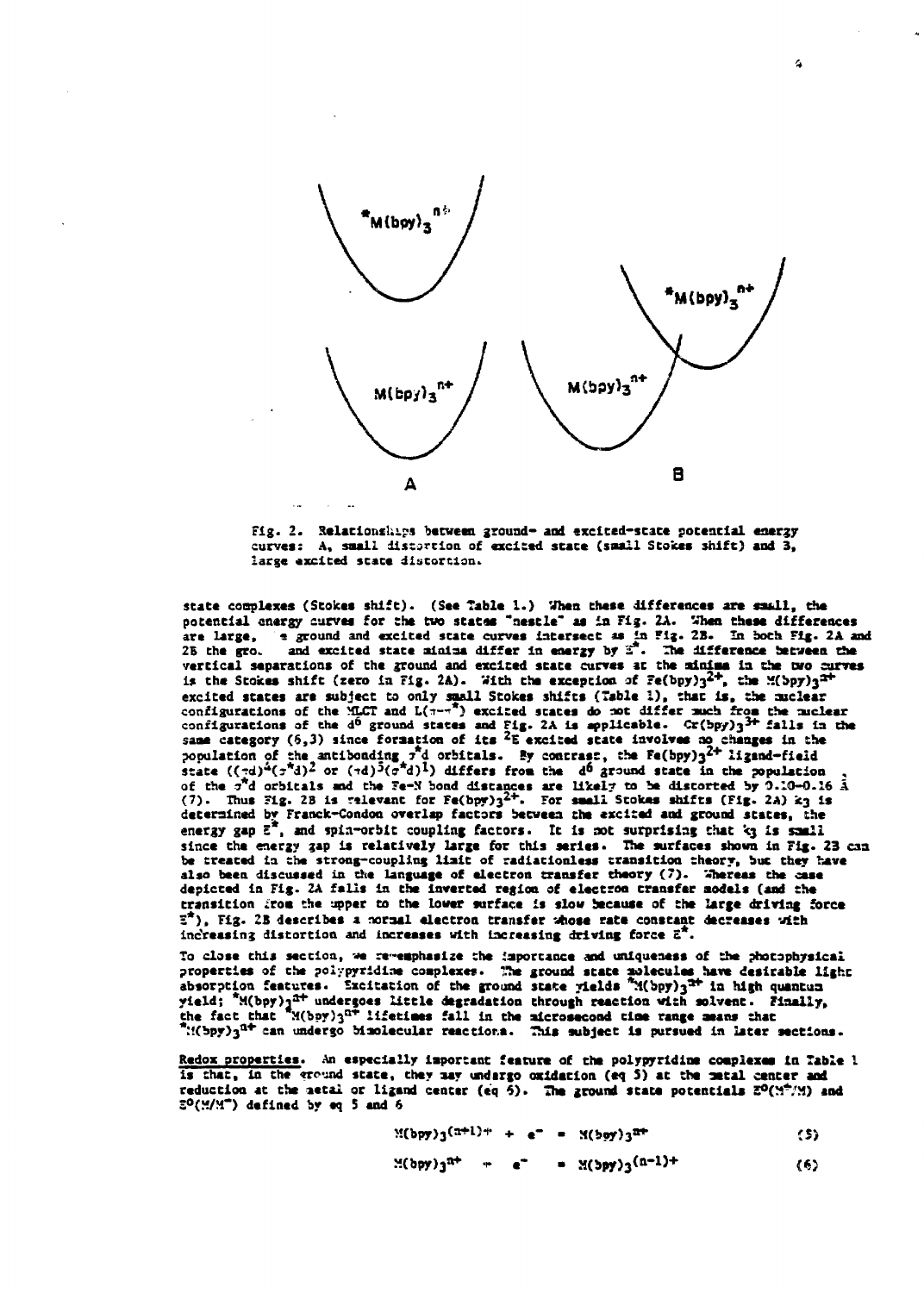range from +0.6 to +2.2 V and from -0.3 to -1.3 V, respectively (1,3), and are given in Table 2. Because of their higher energy content  $E^*$  (eq 7), the excited states are both stronger reductants (eq 8) and stronger oxidants (eq 9) than the parent ground states.

$$
M(bpy)q^{2+} \longrightarrow M(bpy)q^{2+} \qquad \qquad \mathbb{Z}^*
$$
 (7)

$$
M(bpy)3^{(n+1)+} + e^{-} = {^*M(bpy)}3^{n+} = 5^0(M^2)^{n}
$$
 (3)

$$
^{*}\mathcal{A}(bpy)q^{n+} + e^{-} = \mathcal{A}(bpy)q^{(n-1)+} = \mathcal{D}(^{*}\mathcal{A}/\mathcal{A}^{-})
$$
 (9)

Redox potentials for the excited couples, calculated (1) from the potentials of the ground-state couples and the excitation energy, are also summarized in Table 2. (It is assumed that the entropy change for eq 7 is small so that  $E^*$  say be taken as a free energy.)

|                                 |           | Ground State - |                |                                              |                              | --- Excited State -- |           |                            |  |
|---------------------------------|-----------|----------------|----------------|----------------------------------------------|------------------------------|----------------------|-----------|----------------------------|--|
|                                 |           | $M^+/M$        | M <sub>2</sub> |                                              | $\mathbf{r}^*/\mathbf{r}$    |                      | سيريبه    |                            |  |
| Complex                         | ፰°<br>(V) | $(x^{-1}-1)$   |                | ξο<br>(γ) (χ <sup>−ἶ</sup> s <sup>−ł</sup> ) | $\tilde{\mathbf{r}}^{\circ}$ | $(x^{-1} - 1)$       | $\bar{c}$ | $(x^{-\frac{5}{2}}s^{-1})$ |  |
| $Cr(bpy)3^{3+}$                 | >1.5      |                | $-0.26$        | - 10 <sup>9</sup>                            | $5 - 0.2$                    |                      | 1.44      | $-10^{8}$                  |  |
| $Fe(bpy)$ $3^{2+}$              | 1.05      | $-10^{9}$      | $-1.26$        | - 10მ                                        | $-0.1$                       | < 10 <sup>3</sup>    | ءُ.رسہ    | $5.0^{3}$                  |  |
| Ru(bpy)3 <sup>2+</sup>          | 1.25      | $-109$         | $-1.23$        | $\sim 10^3$                                  | $-0.84$                      | $-10^3$              | $9 - 83$  | $-103$                     |  |
| $0s(bpy)3^{2+}$                 | 0.32      | $-10^9$        | $-1.22$        | $-10^3$                                      | $-0.96$<br>$\sim$            | $-10^{8}$            | 0.57      | $-103$                     |  |
| $\frac{3+1}{2}$                 | 21.5      | $-103$         | $-0.7$         | $-10^3$                                      | $>-1.3$                      | < 10 <sup>3</sup>    | 2.00      | $< 10^{8}$                 |  |
| $\text{Ir(bpy)}$ $3^{\text{+}}$ | $2 - 17$  | $-109$         | $-0.76$        | $\bullet$                                    | $-9.64$                      | $< 10^{8}$           | $2 - 05$  | $< 10^{3}$                 |  |
| $\mathrm{cut_2}{}^+$            | $0 - 63$  | $\sim 10^{4}$  |                |                                              | $-1.9$                       |                      |           |                            |  |

TABLE 2. Redox potentials and self-exchange rates for ground and excited state couples.<sup>3</sup>

<sup>a</sup> For aqueous solutions, 25°C, E<sup>o\*</sup>s relative to N.H.E. Data from ref 1,3,7<br>(Fe(bpy)<sub>3</sub><sup>2+</sup>), 11 (Rh(phen)<sub>3</sub><sup>3+</sup>), 9 and 20 (CuL<sub>2</sub><sup>+</sup>, L = 2,9-(CH<sub>3</sub>)<sub>2</sub>phen), and ref cited therein.

The intrinsic kinetic barriers to electron transfer processes are reflected in rate constants for electron exchange, eq 10 and 11 for the ground state couples and eq 12 and 13 for the excited state couples. The self exchange rates estimated for these couples are

| ¥(bpy) 3 <sup>a+</sup> |  | $\mathfrak{U}(\mathfrak{p}\mathfrak{p}\mathfrak{z})\mathfrak{z}^{(n+1)+}$ |  | $M(bpy)3^{(B+1)+1}$ |  | $+ 3(y)3^{27}$ | (20) |
|------------------------|--|---------------------------------------------------------------------------|--|---------------------|--|----------------|------|
|------------------------|--|---------------------------------------------------------------------------|--|---------------------|--|----------------|------|

 $N(bpy)_3(n-1)^+ + 1(bpy)_3^{2+} \longrightarrow N(bpy)_3^{2+} + N(bpy)_3(n-1)^+$  $(11)$ 

 $f(x_{00}y)$ <sup>+</sup> +  $f(x_{00}y)$  +  $f(x_{00}y)$  =  $f(x_{01}y)$  +  $f(x_{01}y)$  +  $f(x_{00}y)$ (12)

$$
((by)(a^{-1})^{+} + (1-p)(by)(b^{+})^{2^{n+}} + 2(p(y))^{n+} + 2(p(y))^{2^{n+}} + (1-p)(b^{n+})^{2^{n+}}
$$

included in Table 2. The high self-exchange rates of the ruthenium(II) and ossium(II) MLGT<br>couples has been previously noted (1). The d<sup>3</sup> actal center in  $\mathcal{M}(hyp)j^{\text{-}t}$  (N = Ru or Gs)<br>should resemble that in  $\mathcal{M}(hyp$ controlled limit. Since the recrganizational requirements will be small for other low-spin d<sup>5</sup>/d<sup>6</sup> couples (Fe(III)/Fe(II), Rh(IV)/Rh(III) and Ir(IV)/Ir(III) ground state species; these exchange rates will also be very large. Furthermore, other exchange processes involving<br>transfer of a 7 electron to an appty 7 orbital (for example, ground state<br> $Fe(bpy)_{3}^{-1}/Fe(bpy)_{3}^{-1}$ ) should also be very rapid. No infor and their self-exchange rates is at present available. Soth ground and excited  $(55)$ <br>Cr(5py)<sub>3</sub><sup>3+</sup>/Cr(bpy)<sub>3</sub><sup>2+</sup> couples involve  $(\neg d)^3$ /( $\neg d$ )<sup>4</sup> electronic configurations. The ground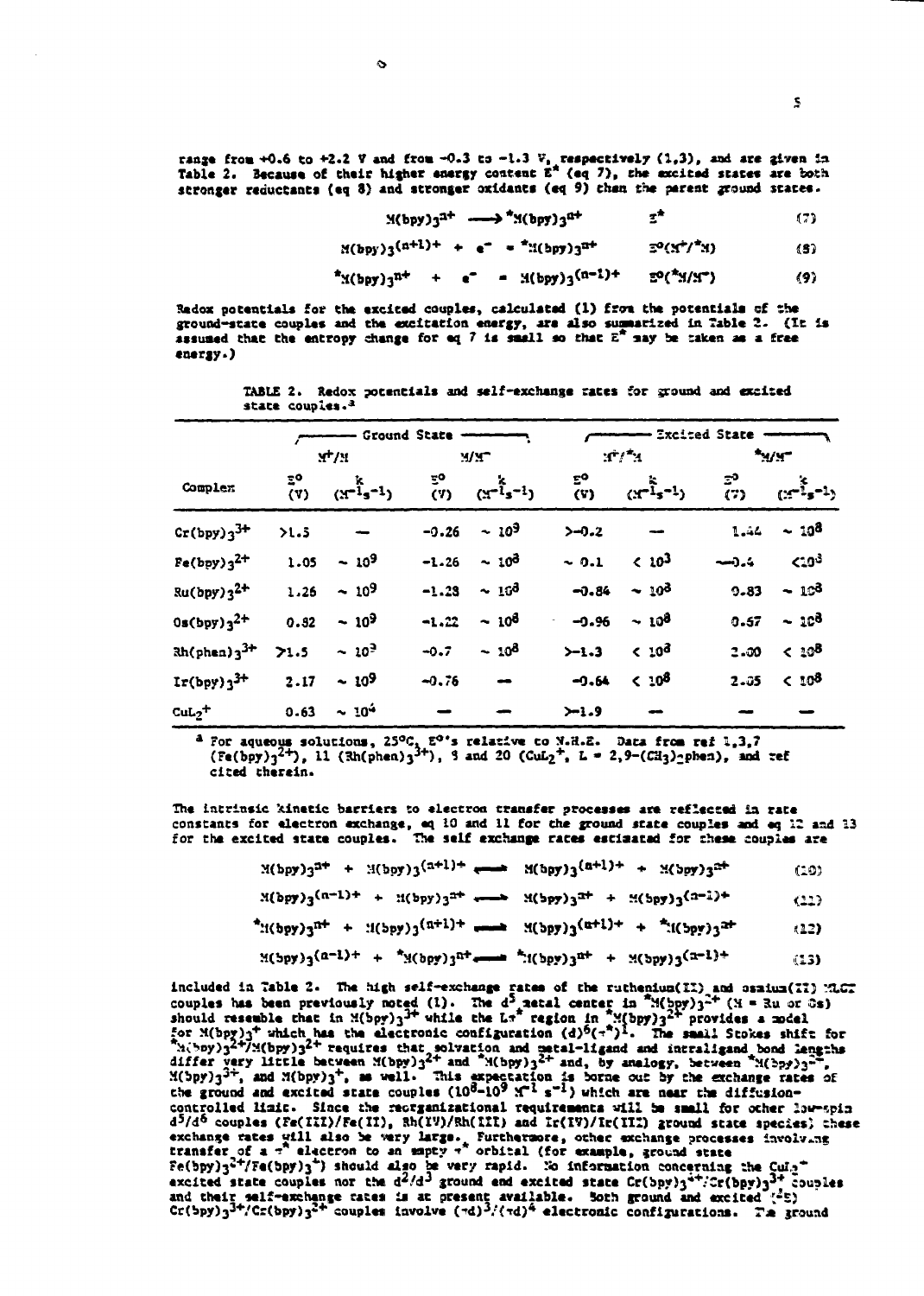state self-exchange rate is very rapid as is the excited state process. This is expected from the fact that changing the electron population of the *md* levels in polypyridine **complexes results in only negligible reorganization barriers (1). The. relationship between** excited state exchange rates and Stokes shifts has been discussed elsewhere (3.5).

By contrast to the above systems, because of the presence of  $\tau^*$ d electrons "Fe(bpy) $3^{2+}$ <br>(M(d-d), either (md) $\frac{5}{3}(\tau^*d)^1$  or (md)<sup>4</sup>( $\sigma^*d$ )<sup>2</sup>) is considerably distorted with respect to  $\text{Fe(bpy)}$ <sup>2+</sup>,  $\text{Fe(bpy)}$ <sup>3+</sup>, and  $\text{Fe(bpy)}$ <sup>+</sup> (7). As z consequence the exchange reactions of this excited state possess a substantial activation barrier. In addition, if the X(d-d) state<br>has the electronic configuration ( $\tau d$ )<sup>2</sup>( $\tau$ d)<sup>2</sup>, the probability of electron transf<del>a</del>r (adiabaticity) is diminished since there is no correlation of the reactants and products of the ota-electron transfer process; i.e., the processes

> $*$ **Fe**(bpy)<sup>3</sup><sup>2+</sup> + Fe(bpy)<sup>3+</sup> ----> Fe(bpy)<sub>3</sub><sup>3+</sup> +  $*$ Fe(bpy)<sub>3</sub><sup>2+</sup> **(sd)<sup>4</sup> (»\*d)2 (Td)' ('d)^**  $(\tau d)^4 (\tau^* d)^2$  $*_{Fe(\text{bpy})3}^{2+}$  +  $Fe(\text{bpy})_3^{+}$  -->  $Fe(\text{bpy})_3^{+}$  +  $*_{Fe(\text{bpy})_3}^{2+}$  $(\tau d)^{4} (\tau^{*} d)^{2}$   $(\tau d)^{6} (L\tau^{*})^{1}$  $(*d)^6(Lx^2)^2$

**and**

**cannot be accomplished through a siaol\* one-electron change. Siailar constraints** *sa za\** **electron and couples should be -auch lass than those for the ruthenium and osmium complexes, that is,**  $(0.108 \text{ yr}^2)^{-1}$ **,** 

In Table 1, the excited states of highest energy content are the  $\frac{3}{4}$  and  $\frac{1}{4}$   $\frac{1}{2}$   $\frac{3}{4}$ *Z(t—***r\*) states. 3oth have reasonably long lifetlae a so chat scavenging of these species in blaolecular reactions with other solute molecules is feasible . Furthermore, both arc very scrong reductancs (eq 7) and oxidants (eq 3) (Table 2) . Despite the fact chat thei r** ground states have only poor visible-light absorption characteristics, these systems merit<br>much greater study. By contrast, the M(d-d) state of Fe(bpy)<sub>3</sub><sup>2+</sup> has only low excitation **energy, is a relativel y poor oxldant and reductant, manifests a low inherent transfer reactivity , and has a very short lifetime . Therefore, despite its high visibl e absorptivity, Fe(bpy) <sup>3</sup>^ + is unlikely to prove of any great value i a solar energy conversion schemes. No conclusions concerning the possible utilit y of \*CuI<2\* can be drawn ac present since so few data are available . The M(d-d) stat e \*Cr(bpy)33+ i s a very strong oxidane,** producing the relatively good reductant  $Cr(bpy)$ <sup>2+</sup> upon reduction. While  $Cr(bpy)$ <sup>3+</sup> shows **only aodest visible-ligh t absorption, che 77 us llfecia e of che excited scac\* is extremely useful. The highly colored 3u(bpy) <sup>3</sup> 2 + and 0s(bpy) <sup>3</sup> 2 \* complexes both have strongly reducing** *y* **and aodescly oxidizing exciced states, but the excited ruthenium complex offer s advantages ..-•• over the excited osmium cooplex because of its auch longer lifetlae . Both \*Xu(bpy)3~\* and / '' \*Cr(bpy)3^<sup>+</sup> have high electron exchange races and a mmber of their electron transfer** V **V** *VIVIT* **and the characterized. Because of their electron transfer and the reactions have been characterized. Because of their desirable properties and because a useful body of information announced a characterized an useful body of information concerning their reactivit y aow exists, \*lu(bpy)3"-<sup>+</sup> and \*Cr(bpy)33+ are likel y to prove particularly useful in solar energy conversion schemes.**

## **PHOTOISDUCED SLECTKON IxAMSFEK**

**If the excited stat e of a aolacule (senalciser , S) is sufficientl y long lived i t aay undergo** bimolecular reaction with another solute molecule (quencher, Q). The three bimolecular processes most frequently encountered involve electron transfer from the excited state to an acceptor (eq 14, oxidative quenching), electron transfer from a donor to the excited state (eq 15, reductive quenching), and energy transfer from the excited nolecule to a ground **stat e quencher to fora the excited stace quencher (eq 16). The latte r process is discussed**

$$
t_{S} + q \xrightarrow{f_{S}} t + q^{*} \qquad (14)
$$

$$
^*s + q \xrightarrow{\alpha} s^* + q^* \qquad (15)
$$

$$
^{\star}\mathsf{s} + \mathsf{Q} \stackrel{\mathsf{def}}{\longrightarrow} \mathsf{s} + \mathsf{A} \mathsf{Q} \tag{15}
$$

in detail elsewhere  $(3,6,7)$ . The electron transfer processes eq 14 and 15 are generally followed by beck reactions to form ground state reactants (eq 17 and 18).

$$
s^+ + q^- \xrightarrow{k_0} s^- - q \qquad (17)
$$

$$
S^* + \varphi^+ \xrightarrow{\cdots} S + \varrho \qquad (18)
$$

6

 $5 - a$ <sup>2</sup> $(5 - a)$ <sup>2</sup>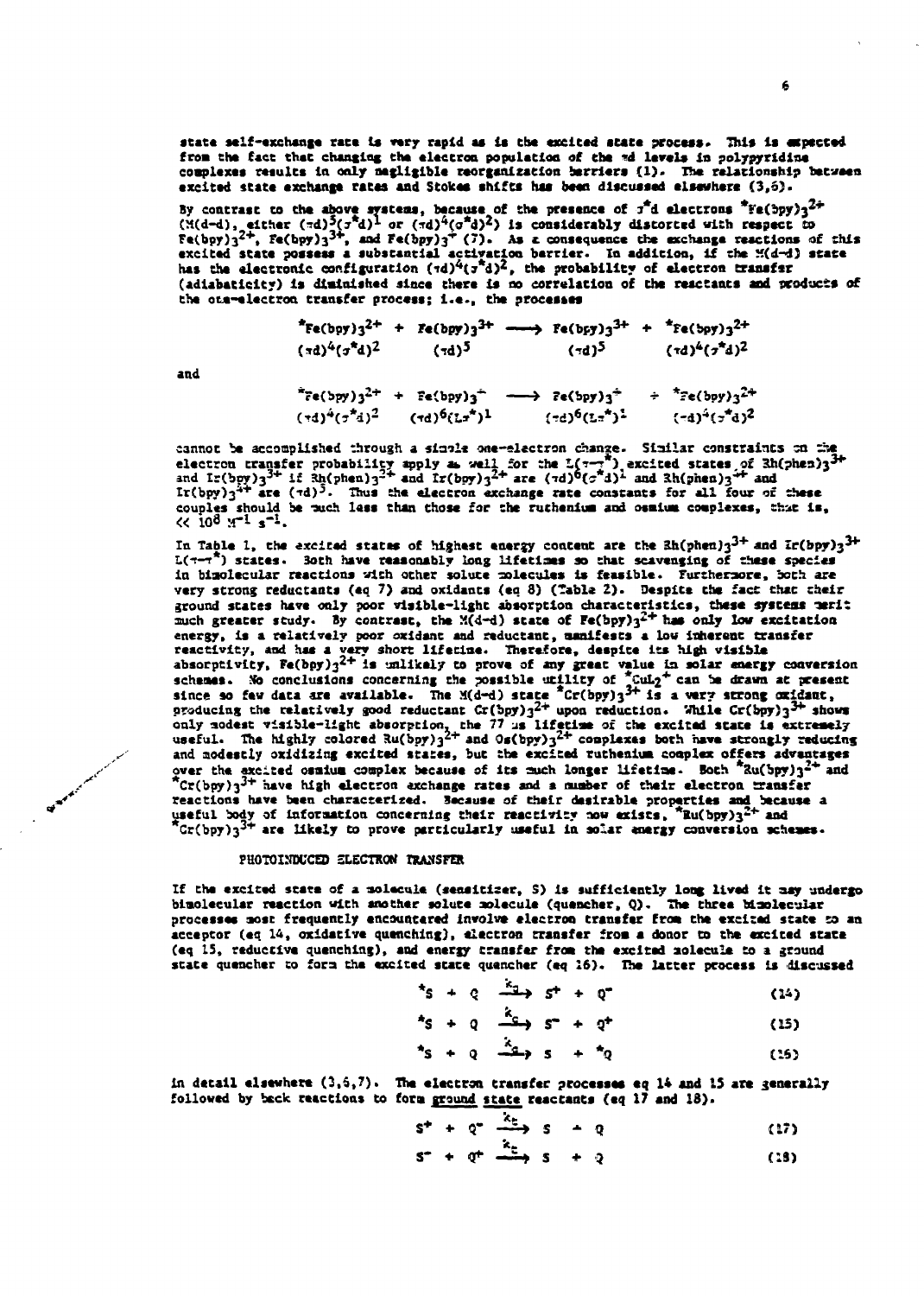**absorption by a ground state molecule yields an excited state In «hlch light energy is** stored (if only briefly) as cheatcal energy. The length of time for which the energy is **stored aey be increased through electron transfer quenching, since the reaction of the excited state with an electron acceptor or donor aay fiwe high energy electron transfer** products. If the separated products can be preserved or converted into other useful **products, storage of soae of the original excitation energy can be accomplished. Unfortunately the fact that high energy products are obtained in the quenching seeps above Implies that unproductive back reaction between ehea (eq 17,18) is likely to be very rapid. Clearly, efficient use of excited state electron transfer reactions for energy storage** requires efficient excited state quenching (large k<sub>q</sub>), but slow back reaction rates (small **k <sup>c</sup> ) . Theoretical models provide soae guidelines a\* to how this aey be accomplished.**

**General considerations. Ve first consider that the quenching and beck reactions are not** coupled; this treatment is appropriate provided that the rate of the back reaction does not **approach the diffusion-controlled Halt. Under these conditions the quenching and back reactions each proceed in three seeps as shown In Scheae I (21).**

**Schene I**

**\*S + Q «- — \*S?Q X,**  $\star$ s:  $q \longrightarrow s^{+1}q^{-}$  $\mathbf{z}_{\text{eff}}$ **S <sup>+</sup>jQ~ • » S\* + Q~**

**The first seep Is the foraatlon of a precursor complex froa the separated reactants. Electron transfer within the precursor coaplex to fora the successor coaplex occurs la the second step. The successor coaplex dissociates Into separated products ia the third seep. If the reaction is not diffusion controlled, the observed rate constant is equal ta ijt^i,** where K<sub>G</sub> is the equilibrium constant for the formation of the precursor complex and  $\kappa_{n,2}$  is **the (first-order) rate constant for electron transfer within she precursor coaplex. In general, a number of precursor complexes, each characterized by a different separation of the reactants, reaceant orientation, "intramolecular" electron transfer rate, etc., aay be present.**

**The value of Ko depends upon the electrostatic and non-electrostatic Interactions of the reaetants with one another and with the aediua. The magnitude of these interactions is determined by such factors as the charges on the reeceants, their sizes, their hydrophilic or hydrophobic character, the dielectric constant of the aedlua, etc- Sterlc and** orientation factors are also included in  $K_{\alpha}$ . The rate constant  $k_{\alpha}$  is given by

$$
k_{el} = c \frac{kT}{h} \exp\left(-\frac{\omega^{2}}{2T}\right)
$$

**where < Is the electronic transmission coefficient and 2G\* is the energy required to reorganize the reactancs and the surrounding aedlua prior to the electron transfer. The value of < depends upon the electronic coupling o' the two reactants; 1c Is unity for an adiabatic reaction and less than unity for a noaadlabatic reaction (22). iG\* is deterained by the difference in the nuclear configurations of the reactants and produces (the smaller this difference, the aore rapid the electron transfer), the sizes and separation of the reactants, the dielectric constant and refractive index of the aediua, and the standard free energy change for the electron transfer (23,24) (for an exchange reaction, iC° is equal to zero and thus AC for the exchange reaction la equal to the Intrinsic electron transfer berrler for the couple).**

**Although the quenching and beck reactions have been treated separately, back reaction af the priaary products of the quenching reaction can occur before they have diffuse! out of the cage In which they were formed. This is allowed for In Scheme II.**

**Scheae II**

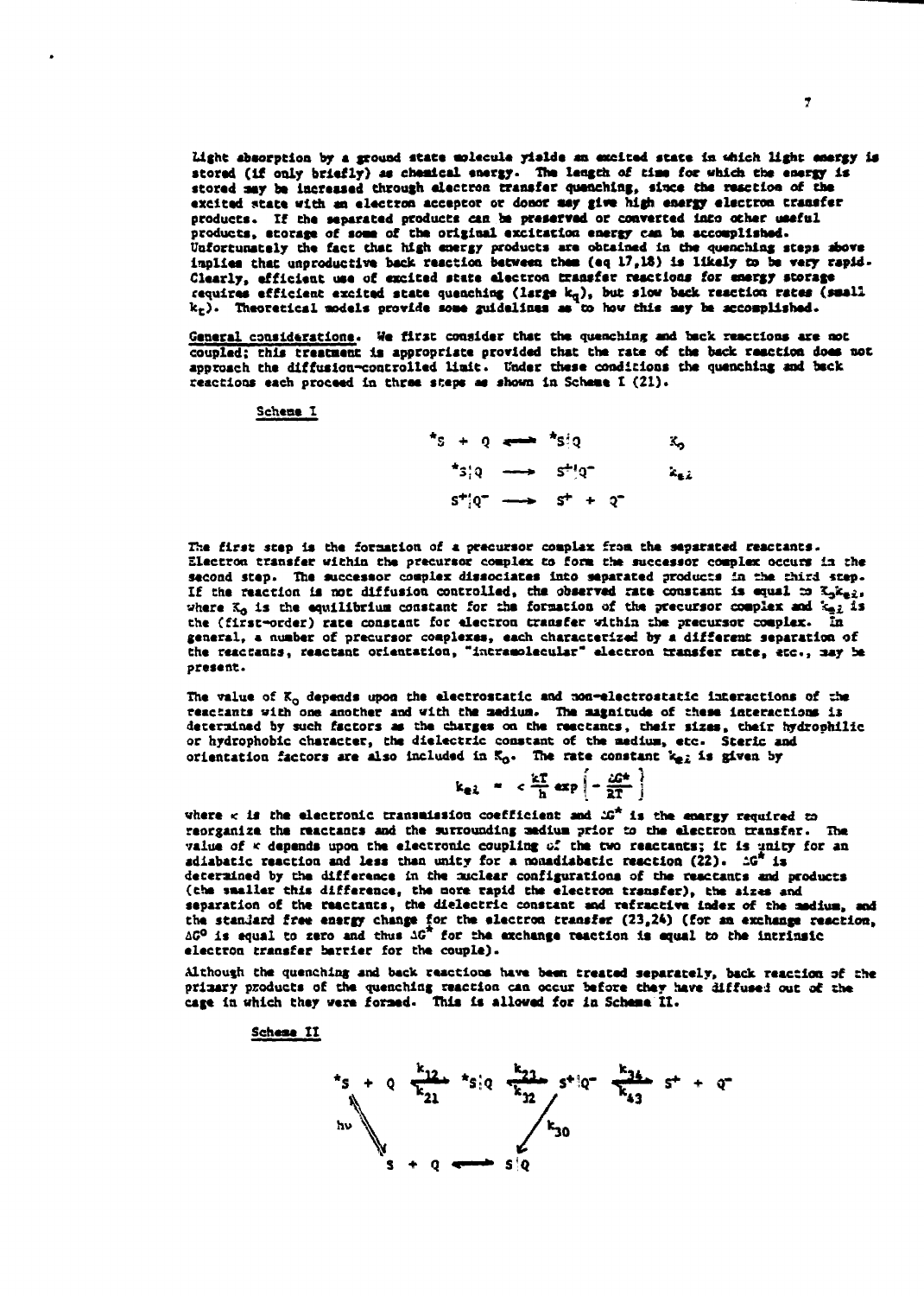If k32 is neglected, the yield of the primary electron transfer products 5<sup>+</sup> and Q<sup>-</sup> is equal to  $k_{34}/(k_{30} + k_{34})$ . Since  $k_{30}$  is a rate constant for electron transfer within a precursor complex, its value is determined by the same factors that determine the value of kel- On the other hand, k34 is the rate constant for the diffusion of the products from the cage in which they were formed and its value depends on the diffusion coefficients of  $S^+$  and  $Q^-$  and<br>on the same factors that determine the value of  $K_0$ .

Examples of the way in which the reorganization energy of the couples and the driving force affect ket are given in Fig. 3.



Fig. 3. Plot of potential energy versus nuclear configuration. For (A) the couples have high intrinsic barriers to electron transfer and the driving force for the reaction is small; for (B) the intrinsic barriers are small and the driving force is large.

The magnitude of the reorganization energies (self-exchange rates) of the couples is reflected in the horizontal distance between the minima of the reactant and product potential-energy curves, while the magnitude of the driving force for the electron transfer is reflected in the vertical distance between the ainima. The activation barrier is relatively large for reactions involving couples with large reorganization energies and small driving forces (Fig. 3A), while the activation barrier is relatively small for reactions involving couples with small reorganization energies and large driving forces (Fig. 3B). Thus, because of the larger reorganization energy (slower self-exchange rate, Table 2) of the "Fe(bpy) $3^{2+}$  couples, reactions of "Fe(bpy) $3^{2+}$  are expected to be such slower than those of the other bipyridine and phenanthrolline complexes included in Table 2.<br>In addition, the driving force for  ${{}^{*}\text{Fe}}(\text{hyp})_3^{2+}$  reactions is also relatively small so that<br>Fig. 3A is applicable. By c intrinsic barriers and greater driving force (Fig. 3B). As will be seen, this prediction is borne out by the data.

Provided that the driving force is not too large, the electron transfer rate should increase with increasing driving force (the normal region) until the reaction is diffusion controlled. Increasing the driving force still further should then decrease the electron transfer rate (the inverted region) (23,25). This is shown in Fig. 4, a plot of potential energy as a function of nuclear configuration, for electron transfer in the normal (A) and inverted (B) regions.



Fig. 4. Plot of potential energy versus muclear configuration for electron transfer in (A), the normal, and (B), the inverted region.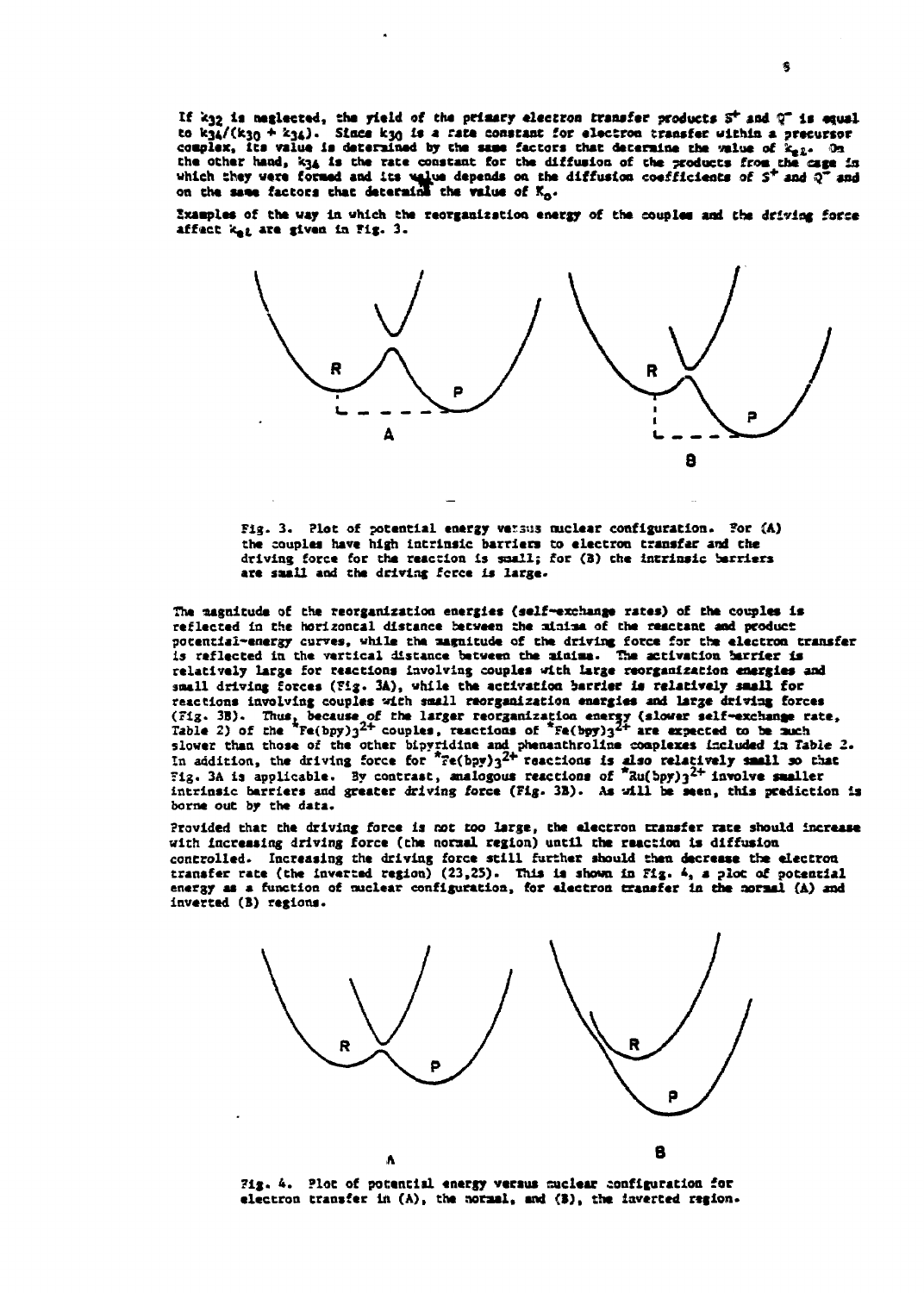There is considerable evidence for the increase in quesching rate constant with driving force below the diffusion-controlled limit  $(1-3,6,32,36)$ . The rato constant for the quenching reaction can thus be increased in the normal free-energy region by increasing its<br>driving force. Since  $\bar{z}^* = (LC_q^0 + LL_c^0)$ , increasing the driving force for the quenching<br>reaction will simultaneously decreas decreasing its rate. Unfortunately increasing the driving force for the quenching reaction will decrease the fraction of the excitation energy available for storage. The inverted region offers a way out of this dilemna: since rates increase with decreasing driving force in the inverted region it is possible to simultaneously obtain rapid quenching, slow back reaction, and efficient energy storege. Although nuclear tunneling effects will diminish the rate decreases in the inverted region, they will not eliminate it entirely (25) (cf. the energy gap law of radiationless transition theory) and rather large rate decreases in the inverted region have recently been reported (26). The finite cage escape yields found for scan very exotheraic back recetions could have their origins in the rate decreases inherent in the inverted region.

In general, the factors determining electron transfer rates cannot be varied independently for the quenching and back reactions. Thus the charges on the reactants and products are, of course, related (but can be chosen to favor the quenching reaction and to slow down the back reaction). Similarly, the free energy changes for the quenching and back reactions are also related, their sum being equal in magnitude to the excitation energy. On the other hand, the electronic coupling of the reactants in the quenching and back reactions are not necessarily related since different problems are involved in the two reactions. For<br>example, the oxidative quenching of  $\pi u_3^2$  involves the transfer of an electron from a<br>ligand  $\tau^*$  orbital to a suitable acceptor, w an electron from the reduced acceptor to the rd orbitals of the ruthenium center. In certain instances the quenching and back reactions may also be subject to different spin multiplicity restrictions. The net effect is that under certain conditions the quenching reaction may be adiabatic and the back reaction, nonadiabatic. Because of nonadiabatic effects, electron transfer rates may limit below the diffusion-controlled rate, even at wery large driving force (22). Thus nonadiabaticity could also be responsible for the finite cage escape yields of very exothernic back reactions. These and other factors are now illustrated for specific systems.

<u>Quenching reactions</u>. Quenching feaching of  $^*$ Ru(bpy)<sub>3</sub><sup>2+</sup> by Rh(bpy)<sub>3</sub><sup>2+</sup> proceeds with a rate constant  $k_q$  of 6.2 x 10<sup>5</sup> m<sup>2</sup> s<sup>-1</sup> in 0.5 M ip<sub>5</sub>00<sub>4</sub> at 25°C (27-29) and flash photolysis studies have shown th

| *RuL <sub>3</sub> <sup>2+</sup> + Rh(5py) <sub>3</sub> <sup>3+</sup> - RuL <sub>3</sub> <sup>3+</sup> + Rh(5py) <sub>3</sub> <sup>2+</sup>      |  |  |  |  | (19) |
|-------------------------------------------------------------------------------------------------------------------------------------------------|--|--|--|--|------|
| $*$ Ru(bpy) <sub>3</sub> <sup>2+</sup> + RhL <sub>3</sub> <sup>3+</sup> --> Ru(bpy) <sub>3</sub> <sup>3+</sup> + RhL <sub>3</sub> <sup>2+</sup> |  |  |  |  | (20) |

reflect the changing driving force for electron transfer from the excited ruthenium complex to the ground state rhodium(III) complex as the polypyridine ligands are varied;  $\mathbb{S}(\mathbb{M}^*)^T\mathbb{N}$ ) for RuL<sub>3</sub><sup>2+</sup> varies from -0.77 V (L = S-chloro-1,10-phenanthroline) to -1.01 V (L = 4,7-dimethyl-1,10-phenanthroline (1) and the potentials of the RhL<sub>3</sub><sup>3+</sup>/RhL<sub>3</sub><sup>2+</sup> couples encoupass a sixthar range (30). Thus the equilibrius constant for eq 19,20 may be varied<br>over a factor of more than 10<sup>4</sup>. For this series log k<sub>q</sub> increases with increasing 12<sup>0</sup> until<br>k<sub>q</sub> values around  $10^9$  M<sup>-1</sup> s<sup>-</sup> this type), rather than electron transfer (k23) is becoming rate limiting. Similar linear free energy relationships (in the region below the diffusion limit) have been obtained for<br>the reductive quenching of "CrL<sub>3</sub><sup>3+</sup> by  $\epsilon_{aq}^{2+}$  (6); k<sub>q</sub> ranges from (0.1-5) x 10<sup>7</sup>  $x^{-1}$  s<sup>-1</sup> over a <sup>520</sup> span of 0.4 V.

A cross-section of rate constants obtained for both oxidative and reductive quenching of A cross-section of rate constants obtained for both oxidative and reductive quenching of<br>  ${}^{2}_{300}(bpy)^{2^{2+}}$  is presented in Table 3. The driving force for oxidative quenching by  $\Xi_{4a}^{3+}$ <br>
and  $30^{2+}$  (methylviologe lifetime of this excited state as of its high self-exchange rate. Prohibitively high concentrations (> 1 M) of quenchers which quench more slowly would be required to determine  $k_q$  values below 10<sup>6</sup> H<sup>-1</sup> s<sup>-1</sup> for <sup>\*</sup>3u(bpy)<sub>3</sub><sup>2+</sup>. Much slower quenching  $(k_q \leq 10^5$  M<sup>-1</sup> s<sup>-1</sup>) may be obtained with t

Differences in excited state reactivity are dramatically illustrated by the oxidative<br>quenching of  $7\pi(\text{bpy})_3^{2+}$  and  $\pi(\text{bpy})_3^{2+}$  by  $5\epsilon_{aq}^{2+}$  for which  $k_q$  is < 10<sup>7</sup>  $\text{N}^{-1}$  s<sup>-1</sup> (7) and<br> $\times$  10<sup>9</sup>  $\text{N$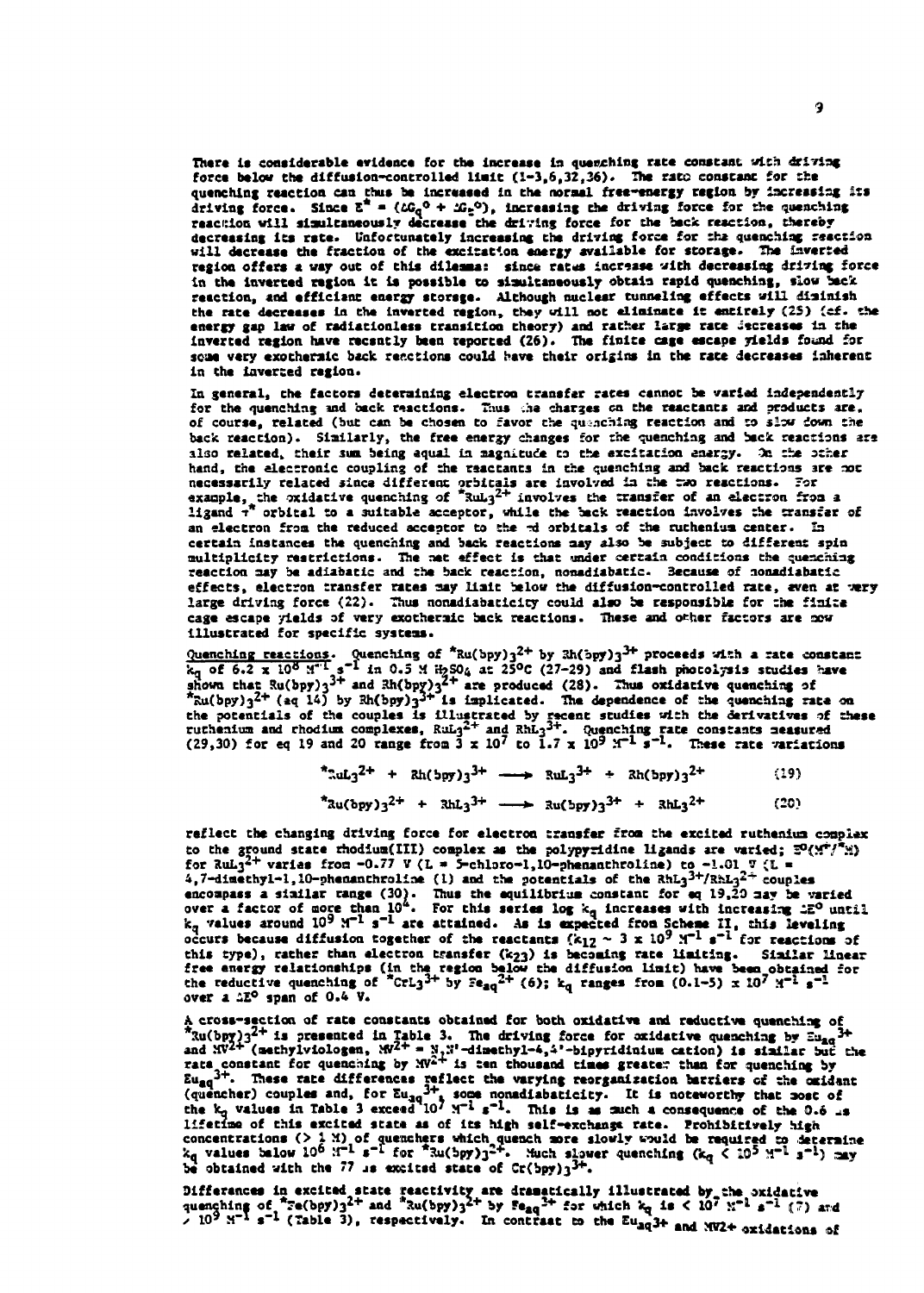| Quencher                                | $\mathbf{k}_\mathbf{q}$<br>$(Y^{-1} s^{-1})$ | $4E_q^o$<br>(Y) | $k_{\rm E}$ and $k_{\rm E}$<br>$(x^{-1} s^{-1})$            | $\mathcal{L}E_{\rm E}^{\rm O}$<br>$(\mathbf{v})$ | $^3$ cage | <b>Ref</b> . |
|-----------------------------------------|----------------------------------------------|-----------------|-------------------------------------------------------------|--------------------------------------------------|-----------|--------------|
|                                         |                                              |                 | Oxidative Quenching of $\sqrt[4]{2}$ Ru(bpy)3 <sup>2+</sup> |                                                  |           |              |
| $Rh(bpy)$ <sub>3</sub> <sup>3+</sup>    | $6.2 \times 10^{3}$                          | 0.1             | $-3 \times 10^9$                                            | $-2$                                             | 0.15      | $27 - 29$    |
| $Cr(bpy)_3^3$ +                         | $3.3 \times 10^9$                            | 0.6             | $2.6 \times 10^9$                                           | 1.5                                              | > 0       | 31           |
| $M^{2+}$                                | $1.4 \times 10^9$                            | 0.37            | $4 \times 10^9$                                             | 1.7                                              | 0.25      | 29           |
| $\epsilon_{u_{\alpha q}}$ <sup>3+</sup> | $\le 0.8 \times 10^5$                        |                 | $9.41 -3 \times 10^9$                                       | 1.7                                              | > 0       | 32           |
| $Fe_{ag}^{3+}$                          | $2.7 \times 10^9$                            | 1.5             | $5 \times 10^6$                                             | 0.6                                              | 1.0       | 32,12        |
| $cu_{aa}^2$ <sup>2+</sup>               | $6.2 \times 10^7$                            | 1.0             | $9.7 \times 10^3$                                           | 1.4                                              | 0.56      | 36           |
|                                         |                                              |                 | Reductive Quenching of $\sqrt[4]{3}u(\frac{1}{2}py)3^{2+}$  |                                                  |           |              |
| $\bar{c}u_{\alpha\alpha}^{2+}$          | $2.8 \times 10^7$                            | 1.3             | $4.5 \times 10^7$                                           | 0.8                                              | 1.0       | 33           |
| ascorbate                               |                                              |                 | $2.0 \times 10^7$ ~0.0 1 $\times 10^9$ ~2.1                 |                                                  | $-0.5$    | 34,35        |

TABLE 3. Quenching  $(k_q)$  and back resorion  $(k_q)$  rate constants and cage encape yields  $(\phi_{cage})$  for reactions of  $^*$ Zu $(bpy)$ <sub>3</sub><sup>2+</sup>.<sup>2</sup>

<sup>a</sup> Aqueous solutions,  $u \sim 0.5$  M, 25°C.

 $*$ Ru(bpy) $3^{2+}$  where the rate differences are ascribed mainly to different intrinsic electron transfer barriers in the one (quenching) couple, these rate differences are due both to cransfer partiers in the one (quenching) couple, these rate directences are one point to<br>intrinsic electron transfer resctlvity differences and to differences in driving force for<br>the excited state couples.  ${}^{2}$ E(bpy)<sub>3</sub> because of its high intrinsic electron-transfer berriers and its relatively low energy<br>content (and short lifetime),  $*Fe(bpy)g^{2+}$  is unlikely to prove of great value in systems requiring rapid quenching.

Back reactions. In flash-photolysis experiments the relatively rapid reaction of the excited state and quencher to give electron transfer products is followed by the slow<br>restoration of the absorbance of the original ground state species. For  $\frac{3}{2}$  and  $\frac{3}{2}$  restoration of the absorbance of the or millisecond time scale with  $k_f$ , the rate constant for thermal back reaction of  $\frac{2}{3}$  and  $\frac{2}{3}$  (eq 21),  $\sim 3 \times 10^9$   $\frac{1}{3}$  s<sup>-1</sup> (23). It is not surprising that this reaction is

> $3u(bpy)3^{3+}$  +  $3h(bpy)3^{2+}$   $\longrightarrow$   $8u(bpy)3^{2+}$  +  $8h(bpy)3^{3+}$  $(21)$

so rapid since its driving force is nearly 2V (the quenching reaction is axergonic by only  $\sim 0.1$  V). What is remarkable is that any Ru(bpy)<sub>3</sub><sup>3+</sup> and Rh(bpy)<sub>3</sub><sup>2+</sup> escape the quenching products' solvent cage (see Sch relatively large cage escape yield may be related to nonadiabaticity and/or to the fact that this back reaction is in the inverted region.

Back reaction (eq 17,18) rate constants and cage escape yields for a number of other systems are included in Table 3. In general,  $k_t$  increases and  $\frac{1}{2}$  decreases as  $\frac{1}{2}$  for the back<br>reaction increases, although it is evident that the individual  $q/q^+$  and  $q/q^-$  properties also play an important role. The connection between  $k_f$  and  $\log k$  is individual with an important role. The connection between  $k_f$  and  $\log k$  is indicate if is supported by observations on the quenching of  $\frac{24}{100}$  by  $\log$ expected from eq 22

$$
c_{\text{case}} = k_34/(k_30 + k_34) = (1 - k_1/k_3 \cdot \epsilon_f)
$$
 (22)

where kairs is the diffusion-controlled limit for the back reaction.

Electrostatic and hydrophobic factors. In the systems we have reviewed so far, we have interpreted rate differences as variations in kel, the electron transfer rate constant, although Ko, which reflects the work required to bring the oxidant and reductant together,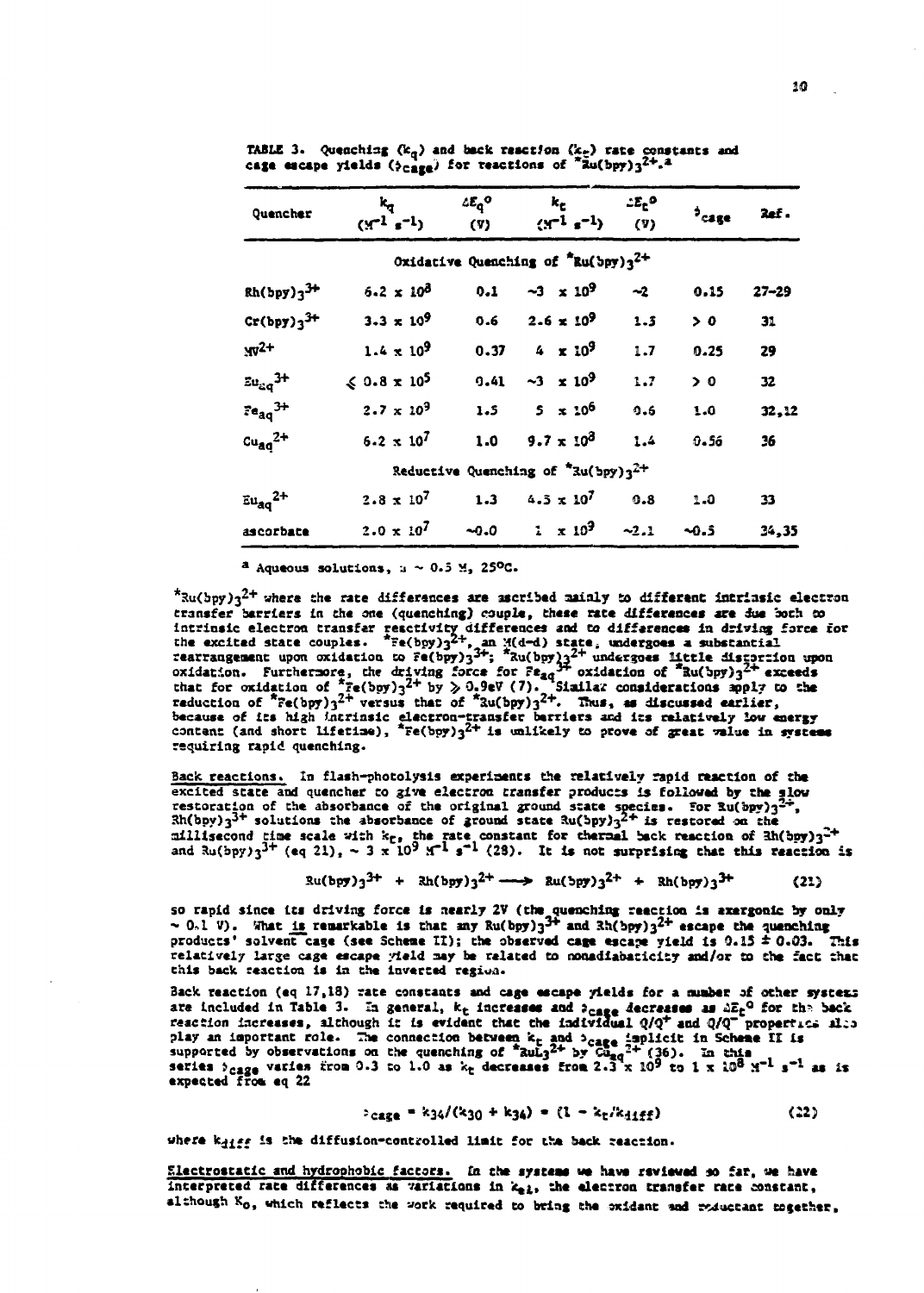has varied to some extent as well. In fact it is likely that variations in  $K_0$  are partly<br>responsible for the great differences seen in both  $k_0$  and  $k_0$  for reactions of  $\sum_{3c} 2^+$  and<br> $Nl^{2+}$  (Table 3).  $Nl^2$ , invoked to rationalize the relatively slow electron transfer rates measured when one reactant is hydrophilic (e.g.  $Fe(CN)_{6}^{4-}$ ) and the other is hydrophobic (e.g.  $Co(p)$ sm) $3^{2+}$ )  $(37, 38)$ .

The electrostatic and non-electrostatic interactions of the reactants with one another and the medium can also be considerably modified by the addition of micelles (39) as is shown in Table 4.

| Complex                                                          | $R_1, R_2$                                          | Conditions              | $10^{-9}$ $xq$<br>$(M^{-1} s^{-1})$ | ეე−9∶<br>$(9 - 1)$ $5 - 1$ | Ref.    |  |
|------------------------------------------------------------------|-----------------------------------------------------|-------------------------|-------------------------------------|----------------------------|---------|--|
| $x_0(bpy)_3^2$ +                                                 | CH <sub>1</sub> , CH <sub>3</sub>                   | 0.17 M sulfate          | $1 - 4$                             | ÷                          | 23      |  |
| $34(bpy)3^{2+}$                                                  | CH <sub>3</sub> , n-C <sub>14</sub> H <sub>29</sub> | 0.0014 M chloride       | 0.3                                 | å                          | $-11$   |  |
| $Ru(bpy)_{3}^{2+}$                                               | CH3.2-C14H29                                        | 9.004-9.02 M CTAC       | -ე.კ                                | & 2.32                     | $-1$    |  |
| $(bpy)_{2}$ Ru(bpy(R <sub>3</sub> ) <sub>2</sub> ) <sup>2+</sup> | a-C12825, a-C12825                                  | $0.01$ M $CAC$          | 10                                  | 0.0002                     | $-2.43$ |  |
| $Ru(bpy)3^{2+}$                                                  | $CH3$ , $CH3$                                       | nonaqueous <sup>b</sup> | 2.3                                 | 3.1                        | 46      |  |
| $Ru(bpy(C00CH(CH3)2)32+$                                         | CH <sub>3</sub> , CH <sub>3</sub>                   | aonaqueous <sup>5</sup> | 0.12                                | 1.3                        | $-5$    |  |
| $Ru(bpy(COODNC)_2)^{2^+}$                                        | CH <sub>3</sub> , CH <sub>3</sub>                   | nonaqueousb             | $9 - 32$                            | 1.3                        | Δã      |  |

TABLE 4. Rate constants for quenching and back reactions of substituted  $Rultx<sup>2+</sup>$ and viologen derivatives at 25°C.<sup>2</sup>

 $2 R_1$  and  $R_2$  are the substituents in  $N_1N'-R_1$ ,  $2s-4$ ,  $4'-b$ ipyridinium cation. He is

dihydrocholesterol; CTAC is cetyltrinethylamonium chloride; R3 is (-CONHC12H25). b The medium is 1:1 acetonicrile:isobutyronicrile containing 0.1 X tetraethylamonius hexafluorophosphate.

The negatively-charged sidelle sodium dodecyl sulfate (SDS) decreases the rate of the reaction of  $Ru(bpy)_3^{3+}$  with  $Fe(CN)_6^{4+}$  by two to three orders of sagnitude (40). Similarly, the positively-charged aicelle cetyltrinethylamonium chloride (CTAC) carkedly decreases the rate constant for  $C_{14}$ NV<sup>2+</sup> (8 x 10<sup>8</sup> N<sup>-1</sup> s<sup>-1</sup>) is hardly altered, but the  $C_{14}$ NV<sup>+</sup> produced in the quenching is rapidly bound by the nicelle and the back reaction rate constant is<br>decreased from  $4 \times 10^9$  to  $\le 2 \times 10^7$   $\text{K}^{-1}$  s<sup>-1</sup> (41). Similar effects of CTAC on the back reaction following the reductive quenching of the hydrophobic (bpy)22u(bpy(CCNHC125)2)2<sup>2+</sup> derivative by directlylaniline (DMA) have been reported  $(42-44)$ : the back reection rate<br>constant is 7.3 x 10<sup>9</sup> M<sup>-1</sup> s<sup>-1</sup> in acetonitrile, but only 2.6 x 10<sup>7</sup> M<sup>-1</sup> s<sup>-1</sup> in 0.01 M squeous CTAC. As expected, the CTAC dramatically decreases the rate for quenching of the ruthenium<br>derivative by  $N^{2+}$  ( $k_q = 2 \times 10^5$   $N^{-1}$  s<sup>-1</sup>) but not by  $(C_{12})_2 \nu^{2+}$ , a hydrophobic  $N^{2+}$ derivative in which both methyl groups have been replaced by n-dodecyl groups (42-44).

Although it is difficult to analyze the above effects quantitatively since they involve changes in concentration, reactant distances, medium (and local) dielectric constants, electrostatic potentials, driving force, etc., it is clear that wary large changes in overall electron transfer rates can be produced by the addition of micelles (45). An important point that remains to be established in some cases, for example, the  $\hat{c}_1$   $\sqrt{N^2+1}$ system described above, is whether in addition to slowing down the back reaction the ninelle also increases the cage escape yield of the primary quenching producte.

Some of the effects produced by aicelles may have their origin in changes in the steric and nonadiabatic factors. Evidence for the operation of such factors in the absence of nicelles is provided by the reactions of a series of Ru(bpy(COR)<sub>2</sub>)<sup>2+</sup> complexes in ownce or micrises is provided by the reactions of a series of Ru(bpy(COR)<sub>2</sub>)<sup>2+</sup> complexes in organic solvents (46-48). The rate constants for importantly, the back reactions are also slowed down, but to a smaller extent. The largest effect is seen when  $3$  = dihydrocholestrol (feble 4). These effects arise in part from changes in the driving force for the electrou transfer; when this is taken into account the nagnitudes of the quenching rate constant decreases are diminished, but the quenching of the dihydrocholesterol matar still proceeds about forty times more slowly than the quenching of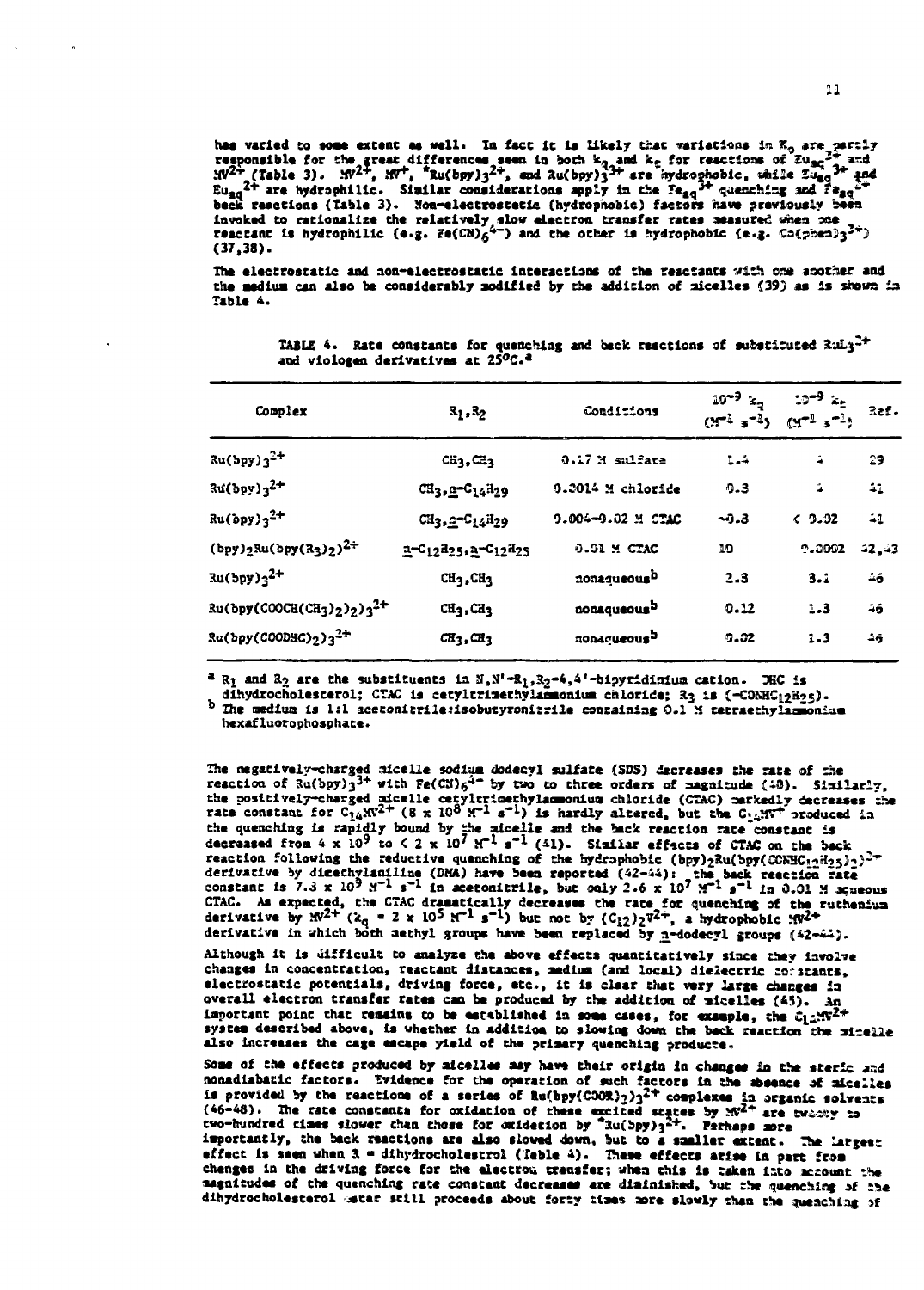$2u(bpy)u^{2+}$ . This remaining decrease presumably reflects changes in the sizes of the reactints and in the local dielectric constant, in addition to changes in the steric and electronic overlap factors. Consistent with the above observations, relatively large back reaction rate decreases are obtained with reductive quenchers; indeed when R = isopropyl and the quancher is EtaX the back reaction rate is sufficiently slow for the EtaX+ produced in the quenching reaction to abstract an H atom from Etyl, allowing the accumulation of RuL $x^2$  in the solution (47).

To conclude, in the normal course of events the quenching reaction is followed by a back reaction that returns the system to its original composition. The met effect of the excitation, quenching, back-reaction sequence is that the light energy which is temporarily stored as chesical energy through the quenching reaction, is converted into heat. Another<br>way of looking at this sequence is that the absorption of light produces as electron-hole pair in the excited molecule (eq 23); this electron-hole pair, normally recombines through radiative and radiationless decsy processes (eq 24).

 $\mathbf{r}$ 

$$
S \xrightarrow{\text{div}} \uparrow S^{\text{-}} \tag{23}
$$

$$
^{+5-} \longrightarrow 5 \tag{24}
$$

The quenching reactions compete with these physical deactivation processes. Through the quenching reactions (shown here for oxidative quenching) the electron and hole become localized on different molacules (eq 25), and ultimately recombine through the back reaction (eq 26). Equations 25 and 26 are thus analogous to eq 23 and 24, with the quencher

$$
t_{5}^{\bullet} + 0 \longrightarrow 5^{\dagger} + 0^{\bullet} \tag{25}
$$

$$
S^+ + Q^- \longrightarrow S + Q \tag{26}
$$

extending the electron-hole separation initiated by the photon and the back reaction fulfilling the role of radiative and monradiative processes which deactivate the original excited state. In this section we have seen that  $k_{eL}$  for both quanching and back reactions is a function of driving force, intrinsic electron transfer barriers, and the nonadiabaticity of the electron transfer reaction whether ground or excited state processes are involved. Furthermore, we have seen how manipulation of X<sub>o</sub> through introduction of hydrophobic substituents and the addition of micelles to the medium may alter both quenching and back reaction rates. In the next section we describe systems in which further chemical processes compete with the back reaction so that net conversion of light energy into chemical energy does occur. In particular, we consider systems in which the quenching reaction is coupled to oxidation-reduction raactions that ultimately yield hydrogen or oxygen.

# PHOTOCHEMICAL FORMATION OF HYDROGEN AND OXYGEN

The decomposition of water into its elements

 $\mathcal{C}$ 

$$
\mathfrak{L}_2 0 \longrightarrow \mathfrak{L}_2 + 1/2 \, 0_2
$$

is endergonic by 56 kcal mol<sup>-1</sup> at 25<sup>o</sup>C and may be considered in terms of the half-reactions for its reduction to hydrogen and oxidation to oxygen. These half-reactions are

$$
e^- + 11/2 = 011^{\circ} + 1/211/2
$$
  
1/2 11/2 11/2 = 11^{\circ} + 1/4 0<sup>2</sup> + e<sup>-</sup>

The reduction potentials for these reactions are -0.41 and +0.82  $\%$ , respectively, at pH 7 with 1 amm pressure as the standard state for the gases. These potentials reflect the overall thermodynamic requirements for the half reactions, but since both involve multiequivalent changes the thermodynamics of the intermediate oxidation states of hydrogen and oxygen are also relevant. Some of these are presented in Table 5.

The reduction potentials for the ground and excited state couples of a number of the polypyridine complexes are summarized in Fig. 5. At the left-hand side, couples relevant to the reduction of water to H<sub>2</sub> are shown; their potentials may be compared with the pH-dependent potential for water reduction given by the straight line. Analogous data relevant to the oxidation of water to 02 are displayed at the right-hand side of the figure. Couples with potentials below -0.82 V can produce  $\mathbb{E}_2$  at any  $\mathbb{P}\{ \leq 14$ , while those with potentials above 1.23 V are potentials between these limits can produce  $\frac{3}{2}$  or  $0_2$  under restricted pH conditions. It is evident that  ${}^n$ Su(bpy)<sub>3</sub><sup>2+</sup> can reduce vater to  $H_2$  at  $2\pi$  of  $\frac{3}{2}$  to  $\frac{3}{2}$  to an original that  ${}^n$ S excited states has been reported.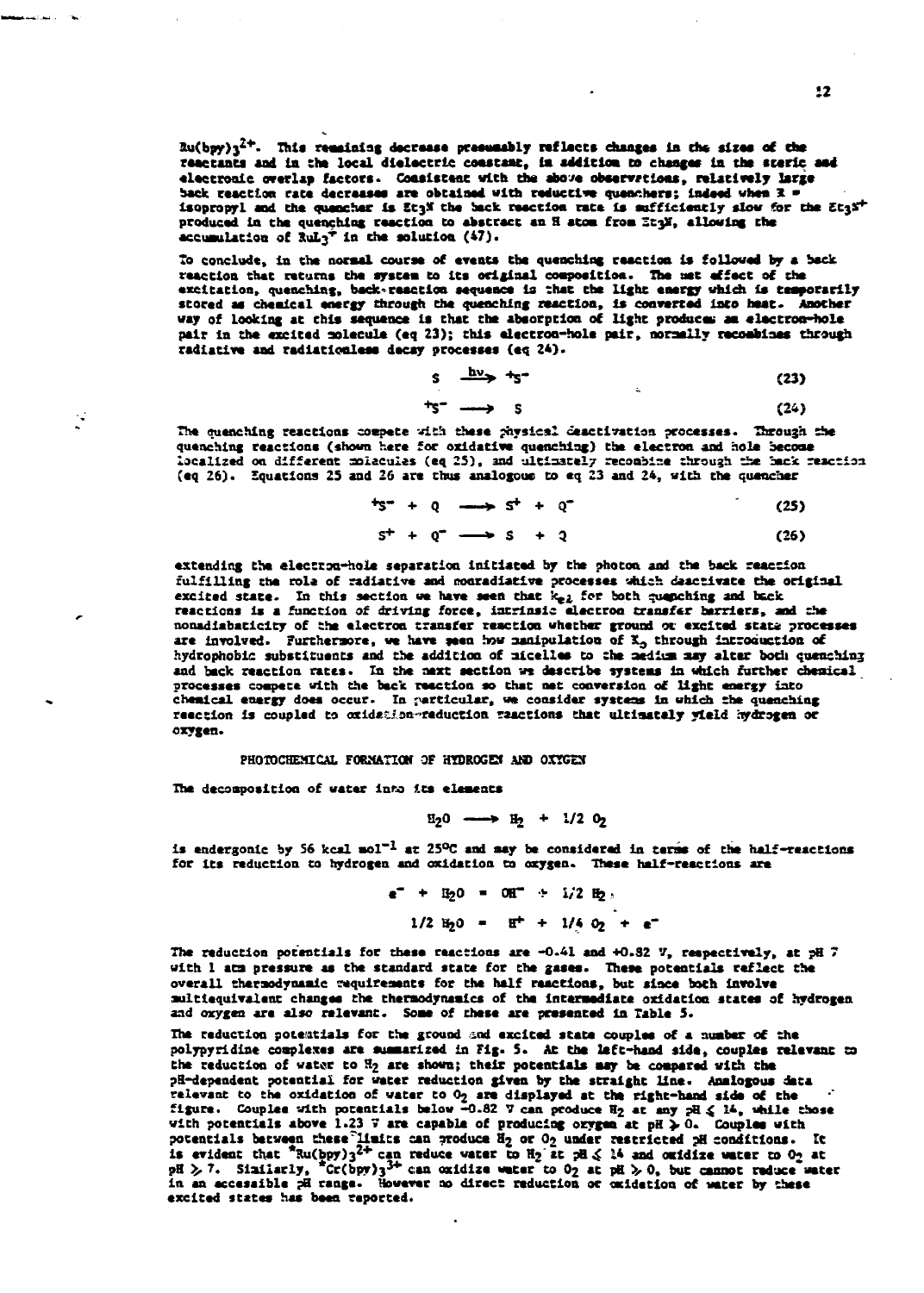|                 | <b>Redox Couple</b>                                              | EO(V)   |
|-----------------|------------------------------------------------------------------|---------|
|                 | $\mathbf{r}^+ + \mathbf{e}^- = \mathbf{r}$                       | $-2.69$ |
|                 | $\mathbf{H} + \mathbf{e}^{\mathbf{T}} = \mathbf{H}^{\mathbf{T}}$ | $+0.03$ |
|                 | $B^+ + 2e^- - E^-$                                               | $-1.33$ |
|                 | $OE + e^{2} = OE^{2}$                                            | $-2.33$ |
|                 | $\frac{1}{202} + e^2 = 00 + 00$                                  | $+0.38$ |
|                 | $H_2O_2 + 2e^- = 20H^-$                                          | $+1.35$ |
| $\epsilon^{-1}$ | $2H^+ + 02^- + 1 = H_202$ .                                      | $+0.82$ |
|                 | $0_2$ + $e^-$ = $0_2$                                            | $-0.28$ |

TARLE 5. Reduction potentials relevant to the omidation and reduction of water at 25°C and pH 7.0.4

<sup>4</sup> The standard state of H<sub>2</sub> and O<sub>2</sub> is 1 atmosphere pressure.



Fig. 5. Redox potentials for polypyridine couples relevant to water reduction (left-hand side) and water oxidation (right-hand side). The straight lines give the pit dependence of the water couples.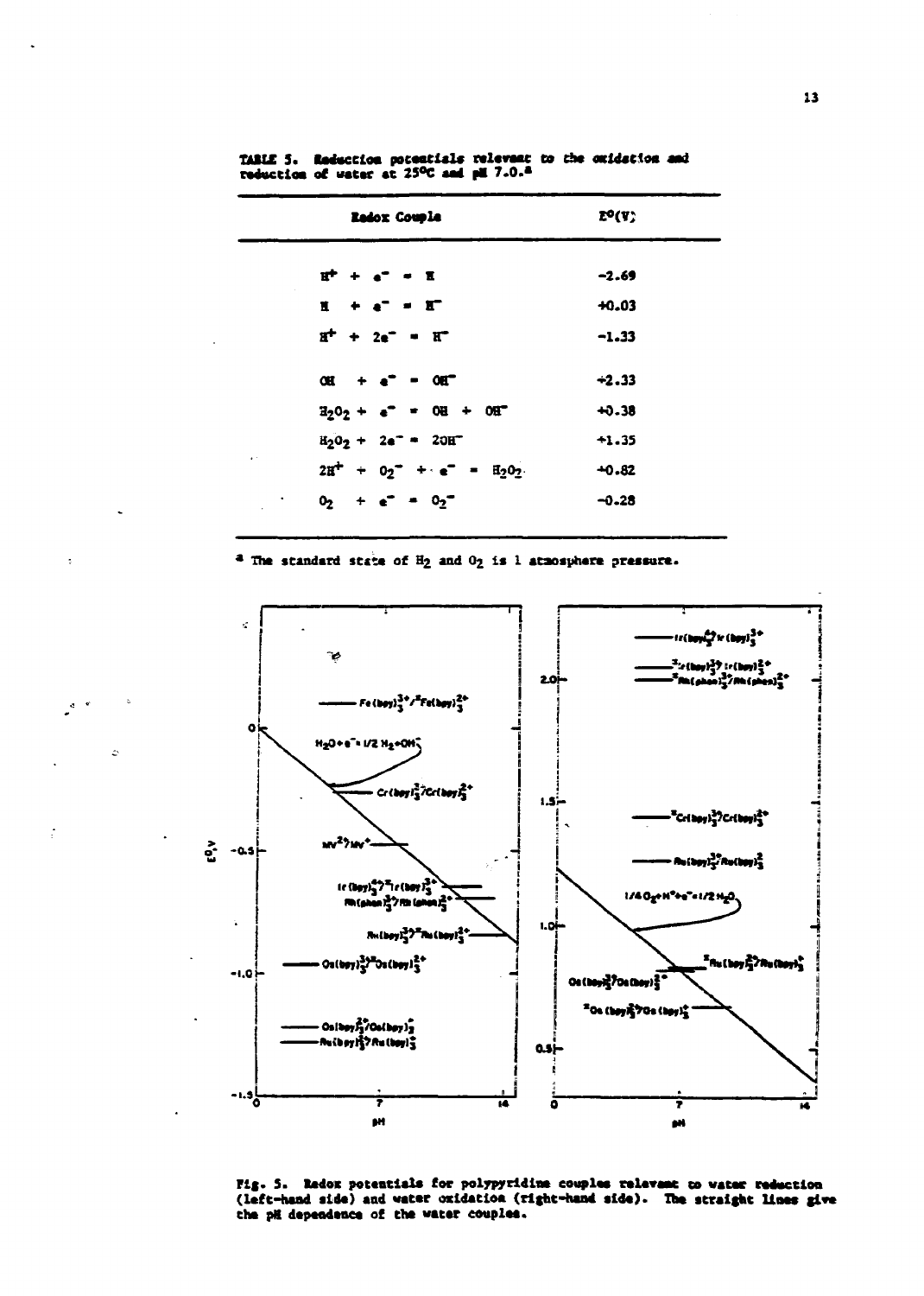While it is aptarent from Fig. 5 that a quaber of the couples are thermodynamically capable of effecting the overall reduction or oxidation of water, it is also clear that very few of the species are sufficiently strong reductants to carry out the one-electron reduction of water to hydrogen atoms or sufficiently powerful oxidants to produce free hydroxyl radicals. (By contrast, the ultraviolet sensitization of water decomposition by muo-ions and other species does proceed by vadical pathways (49).) Thus these complexes are not<br>likely to mediate visible-light induced decomposition of water via one-electron transfer processes in the absence of catalysts capable of stabilizing the radical products. In addition, because of the relatively short lifetimes of the aucited states and the rapidity of the back reactions, oxidation-reduction reactions involving additional solute seecies may be useful in producing hydrogen and/or oxygen. A general storage cycle involving light-induced electron transfer between a donor D and an acceptor A, and dark reactions of<br>the oxidized donor D<sup>+</sup> with water or with the reducing agent Red, and of the reduced acceptor A" with water or with the oxidant Ox, is presented in Scheme III.

Scheme III



This scheme may involve either oxidative or reductive quenching of the excited state (i.e., either D =  $^{4}$  M(bpy)<sub>3</sub><sup>n+</sup> and A = Q, or D = Q and A =  $^{4}$ M(bpy)<sub>3</sub><sup>n+</sup>). When both D<sup>+</sup> and A<sup>-</sup> react with H2O the overall cycle effects the photodecomposition of water into its element :.<br>As mentioned above, the reactions of A" and D" are expected to require catalysts if hydrogen and/or oxygen is to be evolved. No confirmed case of visible-light induced decomposition of water into both its elements has been reported. Therefore we now treat systems in which either hydrogen or oxygen has been produced from water.

### **Hydrogen formation reactions**

Hydrogen evolution has been observed in a number of polypyridine-complex sensitized systems. Both oxidative and reductive quenching processes have been involved, several organic reducing agents have proven useful as either D or Red, and both heterogeneous and homogeneous catalysts (Cat) have been successful. Since hydrogen is produced, OK is H2O; because oxygen is not produced, Red or D is consumed. The systems for which quantum vield data have been reported are summarized in Table 6. The individual systems will be discussed in turn.

 $\frac{Ru(bpy)}{3^{2+}}$ ,  $\frac{W^{2+}}{2}$ , IEOA or EDTA. This system is the one that has been the most extensively studied in recent years. A reducing agent (Red) is added to scavenge the fu(bpy)<sub>3</sub><sup>3+</sup> produced in the quenching reaction (eq 27,28). In the absence of a catalyst the MV+ accumulates in the solution while in the presence of a catalyst it rapidly reacts with water

> $*<sub>Ru</sub>(by) <sub>1</sub>2<sup>+</sup> + 90<sup>2+</sup>$  - and  $<sub>1</sub>2<sup>+</sup> + 90<sup>+</sup>$ </sub>  $(27)$

 $Ru(bpy)_{3}^{3+} + Red$  -  $Red$  -  $Lu(bpy)_{3}^{2+} + Red^{+}$  $(28)$  $2xy^{+} + 28y^{0} - \frac{Cat}{ }$   $2xy^{2+} + 200^{+} + 8y^{0}$  $(2)$ 

to produce hydrogen (eq 29). Although a variety of reducing agents can be used (50), the best characterized systems are these where Red = triethanolamine (TEOA) (51-53) or EDTA (54-58). In the case of TEOA the optimum pH for hydrogen formation is  $\sim$  7 and is determined<br>by two opposing factors: the efficiency of hydrogen production by  $25^{\circ}$  are with increasing pH as the water/hydrogen potential becomes more negative. On the other hand, the pK<sub>a</sub> of IEOA is 8.1 and the unprotonated IEOA is the active reductant (51,27,28). The IEOA radical produced in the scavenging reaction (eq 28) rapidly abstracts (k = 0.3 x 107  $x^{-1}$  s<sup>-1</sup>) an H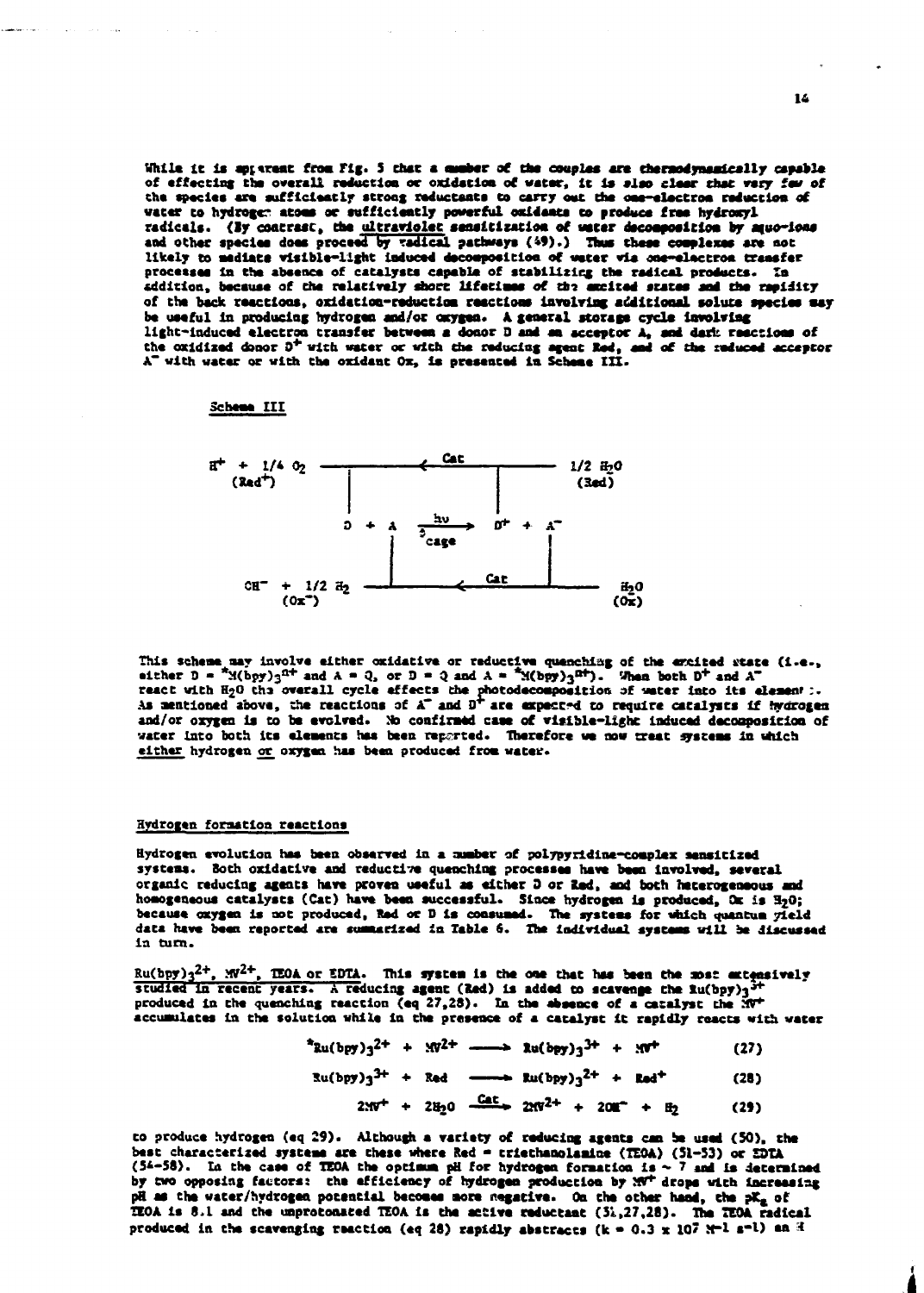| <b>Donor</b>                            | <b>Acceptor</b>                            | $^3$ cage | Red         | Cat                | pä           | $\cdot$ <sub>H<sub>2</sub></sub> | Ref. |
|-----------------------------------------|--------------------------------------------|-----------|-------------|--------------------|--------------|----------------------------------|------|
| $a_{\text{Au}}(b_{\text{P7}})_{3}^{2+}$ | $.72 +$                                    | 0.25      | <b>EDTA</b> | Pt(PVA)            | 5            | 0.13                             | 56   |
| $*$ ku(bpy)3 <sup>2+</sup>              | $2h(bF7)3^{3+}$                            | 0.15      | <b>TEOA</b> | Pt.                | $7 - 8$      | 0.11                             | 29   |
| $*$ Ru(bpy)3 <sup>2+</sup>              | $2h(bpy)3^{3+}$                            | 0.15      | <b>EDTA</b> |                    | 5            | 0.04                             | 29   |
| <b>TEOA</b>                             | $*kh(bpy)_{2}c1_{2}+8$ -                   |           |             |                    | 8.5          | 0.02                             | 64   |
| $Eu_{ad}$ <sup>2+</sup>                 | $4xu(bpy)3^{2+}$                           | 1.0       |             | co <sup>II</sup> L | $\mathbf{1}$ | 0.05                             | 65   |
| ascorbate                               | $x^{2}$ xu(bpy) <sub>3</sub> <sup>2+</sup> | $-0.5$    |             | co <sup>II</sup> L | 3.1          | 0.0005                           | 55   |
| TEAD                                    | $*$ 3u(bpy)3 <sup>2+</sup>                 |           |             | 200 <sub>2</sub>   |              | 0.52                             | 47   |
| ESAb                                    | $*_{\text{Rul}_3}$ <sup>2+C</sup>          | $-0.4$    |             | 2c0 <sub>2</sub>   |              | 9.44                             | 47   |
| EDTA                                    | $*$ CrL <sub>3</sub> 3+ <sup>d</sup>       |           |             | Pt(PVA)            | 4.8          | 0.06                             | 63   |

TABLE 6. Summary of components and quantum yields for H2-producing systems based on metal polypyridius complex sensitisers.

<sup>a</sup> Irradiation at 302 nm.

 $b$  The medium is acetonicrile containing 0.3 H IEA and 25% water.

<sup>c</sup> L is the di-isopropyl ester of  $4,4'$ -dicarboxy-2,2'-bipyridine.

 $d_L = 4, 4 - (CH_3)_2$ bpy or  $4, 7 - (CH_3)_2$ phen.

atom from another TEOA molecule to produce a very reducing radical (eq 30). The latter very rapidly reduces  $NP^{2+}$  (k > 10<sup>8</sup>  $M^{-1}$  s<sup>-1</sup>) to produce a second  $NP^{+}$  (eq 31). The theoretical quantum yield for  $NP^{+}$  pro maximum quantum yield for  $NT^+$  formation is limited to  $\sim$  0.50 by the cage escape yield of  $0.25$  (29)). The catalysts that have been used include colloidal Pt (54), hydrogenase (53),

> $TEOA<sup>+</sup> + TEOA$  ---->  $TEOAH<sup>+</sup> + TEOA<sup>'</sup>$  $(30)$

$$
150A' + 10^{2+} \longrightarrow (150A)^{2+} + 10^{+}
$$
 (31)

and suspensions of PtO<sub>2</sub> (51). (It has been proposed that the catalytic action of the PtO<sub>2</sub> (Adams catalyst) arises from the formation of Pt at the surface of the PtO<sub>2</sub> (39).) Low yields of H<sub>2</sub> in the absence of an added catalyst have also been reported (52).

Most of the studies have been done with the reductant EDTA for which the optimum pH for hydrogen formation is  $\sim$  5. There is some recent evidence that the EDTA radical produced in the scavenging reaction at pH 7 is converted into a reducing radical which yields a second  $MV^+(58)$ . These reactions are analogous to the TEOA reactions discussed above; as will be seen, triethylasing also undergoes a stailar set of reactions. Hydrogen evolution rates in the Ru(bpy) $3^{2+}$ ,  $N^{2+}$ , EDTA system have been used as the standard for comparing the efficiencies of different catalysts, including colloidal Pt stabilized with poly(vinyl alcohol) (PVA) (56,59), and suspensions of PtO<sub>2</sub> and other metal oxides (59). In general, the colloidal systems are much more efficient than the metal oxide suspansions. Measurements of the effect of perticle size and catalyst concentration in the Pt(FVA) system show that the rate of hydrogen evolution is increased sixfold upon decreasing the radii of the colloidal particles from 500 to 100  $\lambda$ ; for particles of 100  $\lambda$  radius the hydrogen evolution rate is also increased sixfold upon increasing the Pt concentration from 3 ag L<sup>-1</sup> to 120 mg  $L^{-1}$  (56). A quantum yield of 0.13 has been reported with the Pt(PVA) catalyst at pH 5 (56). This quantum yield is close to one half of the cage escape yield, consistent with the interpretation that the EDTA radical does not produce a second  $NT$  at pH 3. Recent<br>studies show that the long-term stability of the  $NT^2$  system is limited by Pt-catalyzed<br>hydrogenation of  $NT^{2+}$  (57); this prob cell in which the H<sub>2</sub> is evolved at a remote Pt electrode (60).

Despite the numerous studies using hydrophobic Ru(bpy) $3^{2+}$  and  $30^{2+}$  derivatives in the presence of aicelles (41-44), no quantum yield data have been reported for these systems. Nevertheless, important photosensitized reactions with these derivatives present in phospholipid wesicle walls have been carried out: these studies are relevant to the design phosphoraphs vesical weak were more under the comparison of systems in which H<sub>2</sub> and O<sub>2</sub> zight be generated on opposite sides of a membrane. Thus<br>photosensitized reduction of  $N^{2+}$  in the external agusous phage occurs (bpy)2Ru(bpy(CONNC12H25)2)<sup>2+</sup> end didodecylviologen ((C12)2<sup>92+</sup>) were incorporated in the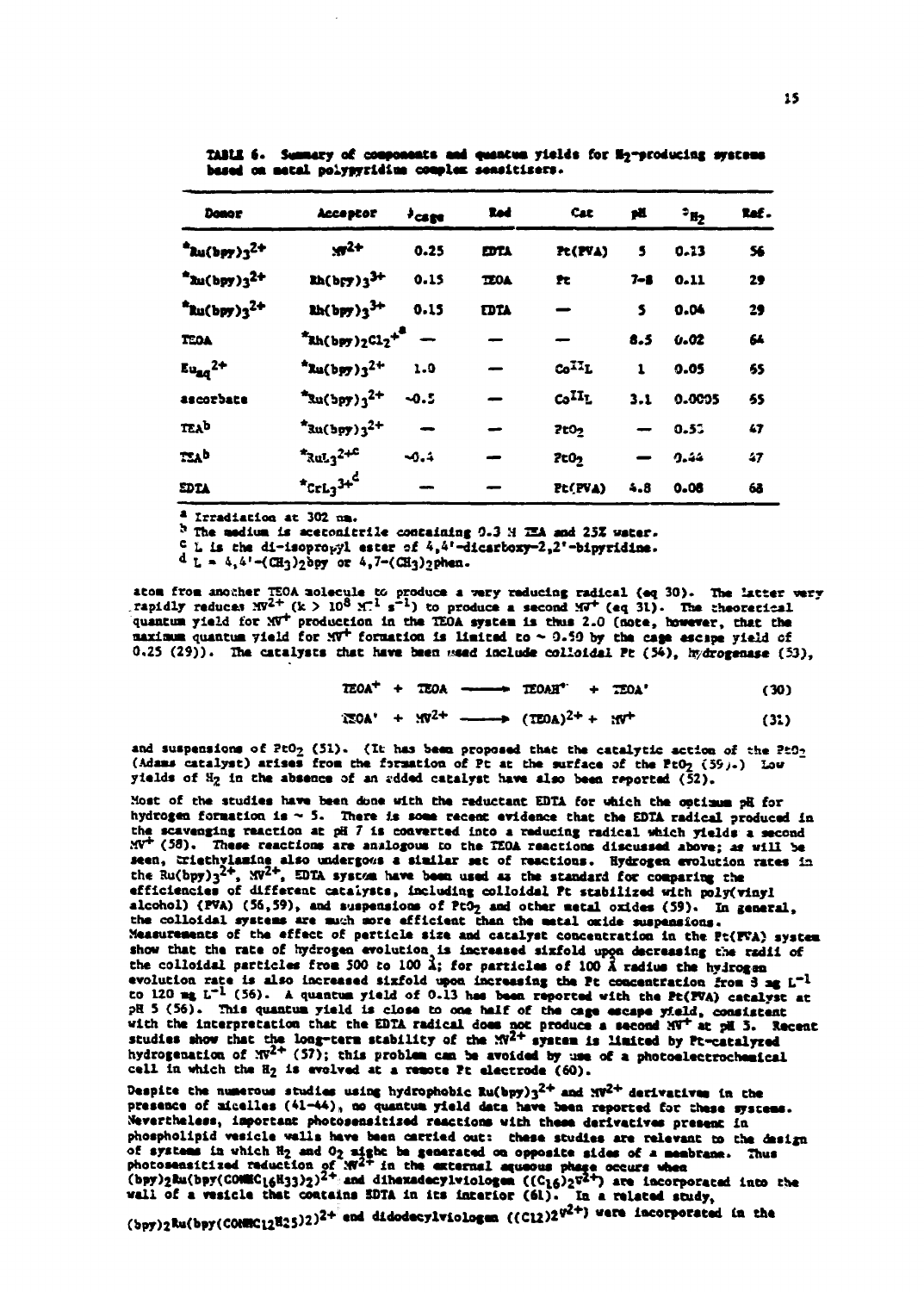vesicle wall and the ZDTA was replaced by triethylamine (TTA): this study was interpreted in terms of reductive quenching of the Ru complex by TEA (43, 44). Funtosensitization with microemulsions has also been reported (62).

 $\frac{1}{2}$  au(bpy)<sub>3</sub><sup>2+</sup>, En(bpy)<sub>3</sub><sup>2+</sup>, TECA. Itradiation of this sytem at pH 7-8 in the sheence of platinum yields rhodium(I) and free bpy; in the presence of platinum, E<sub>2</sub> and very little free boy are produced. It was originally proposed (27) that the H<sub>2</sub> was generated in the platinum(0)-catalyzed resctions of rhodium(1). However recent studies (28,29) show that instead the H<sub>2</sub> is produced in the platinum(0)-catalyzed reactions of rhodium(II). The Pt(0) is either added as colloi.lel Pt(FVA) or generated in situ through photo-induced reduction of K<sub>2</sub>PtCl<sub>4</sub> or K<sub>2</sub>PtCl<sub>6</sub>. The reactions occurring in this system are summarized in Fig. 6.



Reaction pathways in the  $Ru(bpy)3^{2+}$  sensitized photoreduction of  $Fix.6.$ Rh(bpy)3<sup>3+</sup> by IEOA in the presence and absence of platimum. The numbers in perentheses are quantum yields for the various processes.

The  $^2$ Ru(bpy)<sub>3</sub><sup>2+</sup> is oxidized by 2h(bpy)<sub>3</sub><sup>3+</sup> to produce Ru(bpy)<sub>3</sub><sup>3+</sup> and Rh(bpy)<sub>3</sub><sup>2+</sup>. The<br>Ru(bpy)<sub>3</sub><sup>3+</sup> is reduced by IEOA and the IEOA radical produced in this step, after undergoing a<br>rearrangement (as dis follows:

> $\int 2^{2+}$  +  $\int 2^{2+}$  +  $\int 2^{2+}$   $\int 3^{2+}$   $\int 3^{2+}$   $\int 3^{2+}$  +  $\int 3^{2+}$   $\int 3^{2+}$  $(32)$

The rhodium(I) produced in eq 32 can exist in a variety of chemical forms, depending on the pH and rhodium(I) concentration of the solution (63). At very low concentrations the dominant forms of rhodium(1) at high and low pH are  $2h(bpy)_2$ <sup>+</sup> and the hydride<br>Rh(bpy)<sub>2</sub>(!!20)H<sup>2+</sup>, respectively. At higher rhodium(1) concentrations the diners<br>[2h(bpy)<sub>2</sub>] $i^{2+}$  and (Rh(bpy)<sub>2</sub>] $H^{3+}$  predopinats. quantities of  $H_2$  over platinus; indeed the formation of hydrogen in these systems is not thermodynamically favorable. Experiments in which  $R(hpy)_{2}(H_2O)_{2}^{3+}$  is added to the cheracypanically ravorance. Experiments in which antopy  $y_1$  and through the reactions of  $\lambda$ h(bpy)<sub>3</sub><sup>3+</sup> prior to the photolysis confirm that the H<sub>2</sub> is formed through the reactions of  $\lambda$ h(bpy)<sub>3</sub><sup>2+</sup> at platinum.

16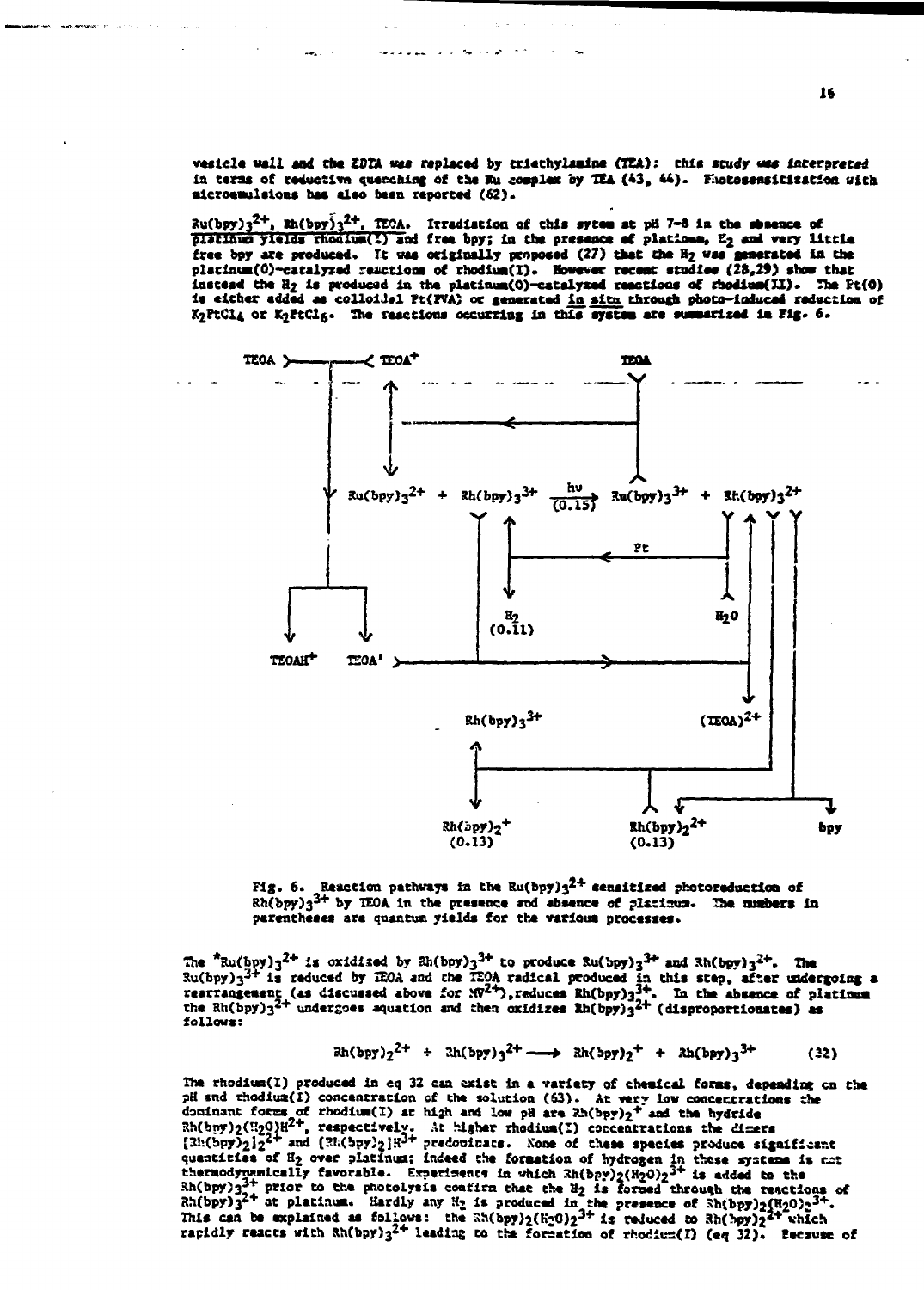the rapid scavenging of  $\frac{1}{2}$  (h(bpy)<sub>3</sub><sup>2+</sup>, very little hydrogen is produced in this sequence. The quantum yield for H<sub>2</sub> in the absence of added  $\frac{1}{2}$ (H<sub>2</sub>O)<sub>2</sub><sup>3+</sup> is 0.11, close to the cage escape yield of 0. the absence of added platinum. Evidently the reactions converting the primary products are fairly different. Another interesting feature of this system is that it is capable of<br>producing H<sub>2</sub> at pH 5 in the absence of platinum with EDTA as reductant (27,29). The quantum<br>yield for H<sub>2</sub> formation under these condi

As discussed earlier, "Rh(phen) $3^{3+}$  is a wery powerful oxidant. In recent experiments it<br>has been reduced to Rh(phen) $3^{2+}$  with disstribution (11). This observation is relevant to<br>the report that photolysis of Rh(bpy the report that photolysis of Rh(bpy)<sub>2</sub>Cl<sub>2</sub><sup>T</sup> with ultraviolet light in the presence of TEOA<br>at pH 8.5 produces H<sub>2</sub> with a quantum yield of 0.02 in the absence of added platinum (64).<br>Like the platinum-free Ru(bpy)<sub>3</sub> thermal reactions of Rh(II).)

 $\frac{1}{2}$  au(bpy)<sub>3</sub><sup>2+</sup>, Co(Me<sub>5</sub>[14]diene M<sub>4</sub>)(H<sub>2</sub>O)<sub>2</sub><sup>2+</sup>, Eu<sub>30</sub><sup>2+</sup> or ascorbate. This system (65) is<br>homogeneous and it has been proposed that the H<sub>2</sub> formation proceeds via 2u(bpy)<sub>3</sub><sup>+</sup> as  $follows:$ 

> $*$ 3u(bpy)3<sup>2+</sup> + D - P 8u(bpy)3<sup>+</sup> + D<sup>+</sup>  $\text{Ru(bpy)}_3^+ + \text{Co}^{\text{II}}\text{L} \longrightarrow \text{Eu(bpy)}_3^{2+} + \text{Co}^{\text{I}}\text{L}$  $C_0$ <sup>I</sup>L +  $\text{H}_3$ 0<sup>+</sup> ---  $C_0$ <sup>III</sup>L(H<sub>2</sub>0)(I<sup>-</sup>) -->  $C_0$ <sup>III</sup>L(H<sub>2</sub>0)<sub>2</sub> + H<sub>2</sub>  $Co^{III}L(H_{2}0)_{2} + D$  --->  $Co^{II}L + D^{+}$

Here Co<sup>II</sup>L represents the cobalt mecrocyclic complex. The quantum yields for H<sub>2</sub> formation<br>are 0.05 and 5 x 10<sup>-4</sup> when D = Eu<sub>dQ</sub><sup>2+</sup> and ascorbate, respectively. The above sequence<br>possesses several interesting featu is required because the Co<sup>IL</sup> complex protonates at low pil to give an unstable<br>Co<sup>III</sup>hydride which rapidly reacts with acid to protonates at low pil to give an unstable<br>Co<sup>III</sup>hydride which rapidly reacts with acid to p reactive and undergoes unproductive side reactions (e.g., reaction with ascorbate (65)).

The cobelt and the platinum-free thodium systems at pH 7-8 possess several common features which are illustrated in Scheme IV. In each case the parent do complex is reduced to a

Scheme IV

 $d^6$  +  $e^ \longrightarrow$   $d^7$  $(33)$ 

$$
d^7 + e^- \longrightarrow d^8 \tag{34}
$$

$$
d^3 + H_3 0^+ \longrightarrow d^6(H_2 0)(H^2) \tag{35}
$$

coordinatively unsaturated d<sup>8</sup> complex which, in acidic solution undergoes oxidative addition of H<sub>3</sub>O<sup>+</sup> to form a d<sup>6</sup> hydride (eq 35). The hydride in the cobalt system is very unstable and<br>spontaneously decomposes to the perent d<sup>6</sup> complex and hydrogen. For thermodynamic reasons the hydride in the rhodium system does not yield H2 even in the presence of platinum. Obviously the formation of a hydride is only fruitful from the standpoint of H2 formation if the hydride formed is relatively unstable.

 $\text{Ru(bpy)}_3^{2+}$  or  $\text{Ru(bpy(COOR))^3}^{2+}$ , TEA.  $\text{Ru(bpy)}_3^{2+}$  and the hydrophobic ruthenium(II) complex Ru(Spy(COOR))<sup>21</sup> VRSTE R 18 the 185propyl group are reductively quenched by triethylesine<br>(TA) in water-acetonitrile mixtures (46). The TEA radical produced in the quenching step (i.e.) In wear-west-burstering mixtures (wo). Ine ink resident produces in the quenching step<br>rapidly reactions mationed earlier). As a consequence fluid (compare the EDA and EDTA<br>and the theoretical quantum yield for Rul have not been ruled out (47,46).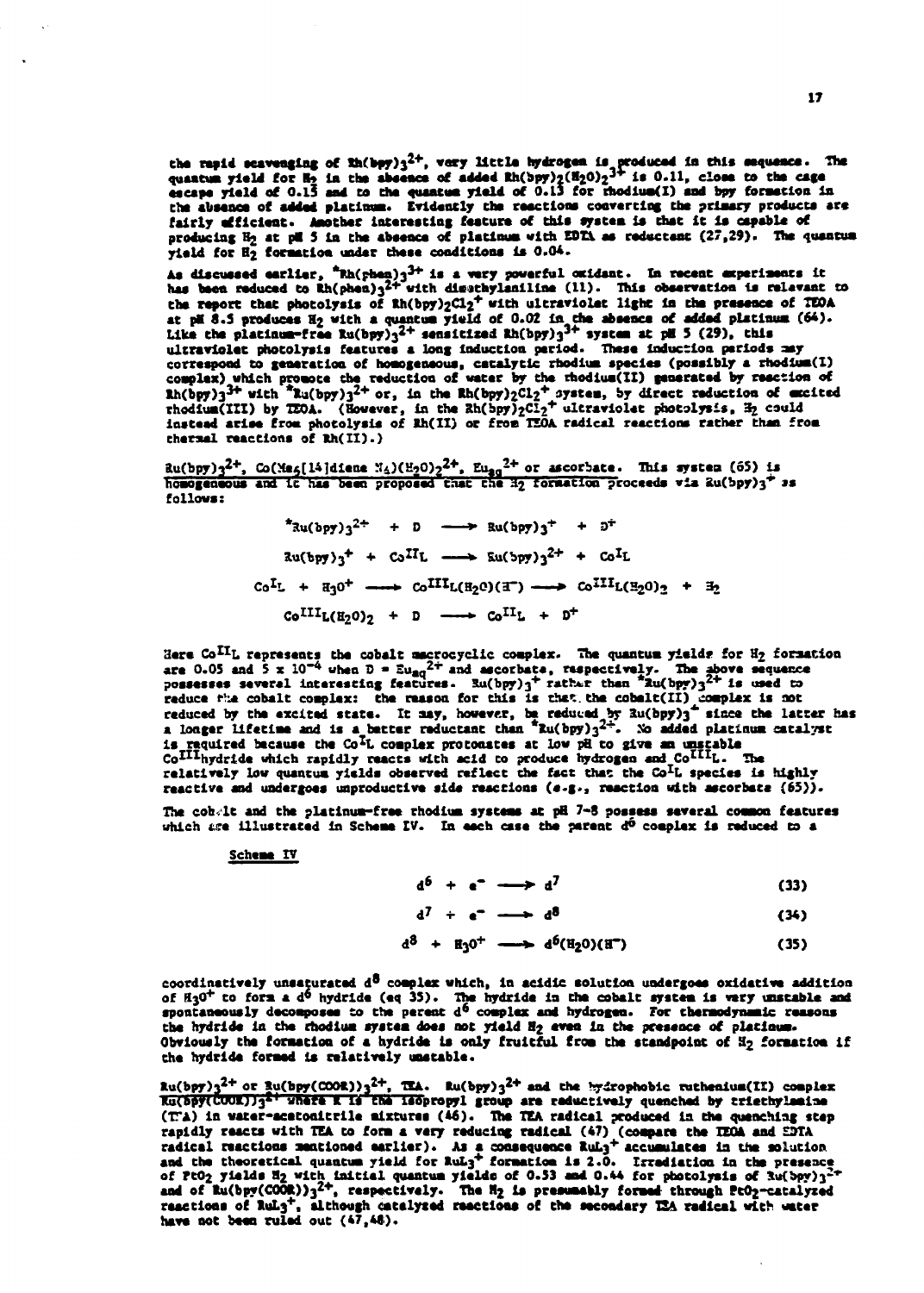$\frac{31}{2}$ -sensitized systems. Included in Table 6 are preliminary results for Cri<sub>3</sub><sup>3+</sup>, EDTA systems (68). In these,  $CcL_3^{3+}$  is reduced to  $CcL_3^{2+}$  which produces  $H_2$  at the Pt catalyst. Although the initial q of H<sub>2</sub> avolution rapidly decreases because of the photosquation of the chromium(III) complex. The use of polypyridine complexes of rhodium(III) and iridium(III) as sensitizers has also been reported to lead to  $H_2$  formation (27).

 $\hbar_2(\text{bridge})_4^{2+}$ . We include here, for comparison purposes, some observations on binuclear  $\frac{1}{2}$   $\frac{1}{2}$   $\frac{1}{2}$   $\frac{1}{2}$   $\frac{1}{2}$   $\frac{1}{2}$   $\frac{1}{2}$   $\frac{1}{2}$   $\frac{1}{2}$   $\frac{1}{2}$   $\frac{1}{2}$   $\frac{1}{2}$   $\frac{1}{2}$   $\frac{1}{2}$   $\frac{1}{2}$   $\frac{1}{2}$   $\frac{1}{2}$   $\frac{1}{2}$   $\frac{1}{2}$   $\frac{1}{2}$   $\frac{1}{2}$   $\frac{1}{2}$   $(69,70)$ . The formation of  $H_2$  in this system proceeds both thermally and photochemically according to the following reactions:

$$
2[\text{Rh}^{1}(\text{bridge})_{4}\text{Rh}^{1}]^{2+} + 2\text{HCl} \longrightarrow [\text{Rh}^{1}(\text{bridge})_{4}\text{Rh}^{1}\text{H}^{1}]_{2}^{4+} + \text{P}_{2}
$$

$$
\frac{[\text{Rh}^{1}(\text{bridge})_{4}\text{Rh}^{1}\text{H}^{1}\text{H}^{1}]}{2}^{4+} + 2\text{HCl} \longrightarrow 2[\text{CH}^{1}\text{H}^{1}(\text{bridge})_{4}\text{Sh}^{1}\text{H}^{1}\text{H}^{1}]_{2}^{2+} + \text{F}_{2}
$$

In 1 N H<sub>2</sub>SO<sub>4</sub> the binuclear rhodium(I) complex can be oxidized to the mixed-valence dimer  $[3h^L(\text{bridge})_43h^{L1}]_2^{6+}$  which produces H<sub>2</sub> and  $[3h^{L1}(\text{bridge})3h^{L1}]_1^{4+}$  upon photolysis. It has been proposed (71) that this reaction may proceed via two parallel paths, one producing a mixed-valence complex (eq 36) and the other yielding binuclear rhodium(II) and rhodium(I) complexes (eq 37). Thermal reaction of the rhodium(I) dimer produces hydrogen and the mixed-valence dimer (eq 38).

$$
\left\{\n\frac{2h^I(\text{bridge})_4 2h^{II}i_2^6 + \frac{h\nu}{2} \cdot 2\left[\n\frac{2h^I(\text{bridge})_4 2h^{II}i_1^3 + \cdots}{2h^2}\n\right]\n\right\}
$$

$$
h^{0} \rightarrow [Rh^{II}(bridge)_{4}Rh^{II}]^{4+} + [Rh^{I}(bridge)_{4}Sh^{I}]^{2+} \qquad (37)
$$

$$
2[\text{Rh}^{I}(\text{bridge})_{4}\text{Rh}^{I}]^{2+} + 2\text{H}^{+} \longrightarrow [\text{Rh}^{I}(\text{bridge})_{4}\text{Rh}^{I}^{I}]_{2}\text{H}^{+} + \text{H}_{2}
$$
 (38)

Photoproduction of hydrogen is not cyclic in this system, but rather occurs at the expense of  $Rh_2(bridge)_4^{2+}$ .

General Comments. In each of the systems in Table 6 the mat reaction is eq 39,

 $\mathbf{L}$ 

 $\mathbf{f}$ 

$$
(Red \text{ or } 2 \text{ 3ad}) + 2H^+ \xrightarrow{RV} (3ad^{2+} \text{ or } 2 \text{ 3ad}^+) + P_2
$$
 (39a)

$$
(D \text{ or } 2D) + 2H^+ \xrightarrow{0 \text{ to } 2D^+} (D^{2+} \text{ or } 2D^+) + H_2
$$
 (39b)

that is, the hydrogen is produced at the expense of an added electron donor. When this donor is an amine, subsequent reactions of the primary radical convert it to a powerful<br>reducing agent  $(27, 47, 51, 66)$ . A possible mechanism for these reactions is shown in Scheme V where the R-substituted amine  $(R = -CH_2CH_2OH$  for TEOA, etc.) is symbolized as  $32NCH_2R'$ .

# Scheme V

محاضره المو

$$
R_2\overset{\circ}{M}CH_2R' \longrightarrow R_2\overset{\circ}{M}CH_2R' + e^-
$$
  
\n
$$
R_2\overset{\circ}{M}CH_2R' + R_2\overset{\circ}{M}CH_2R' \longrightarrow (R_2\overset{\circ}{M}CH_2R')^+ + R_2\overset{\circ}{M}-\overset{\circ}{GH}R'
$$
  
\n
$$
[R_2\overset{\circ}{M}-\overset{\circ}{CH}R' \longleftrightarrow R_2\overset{\circ}{N}-CHR'] \longrightarrow R_2\overset{\circ}{N}-CHR' + e^-
$$
  
\n
$$
R_2\overset{\circ}{N}-CHR' + H_2O \longrightarrow R_2\overset{\circ}{M} + R'CHO + H'
$$

Although the second reaction has been written as a hydrogen abstraction, it could involve proton transfer. In any event, as a consequence of the production of the reducing radical, two reducing equivalents are produced per photon absorbed and the theoretical quantum yield for H2 formation in the amine-based systems is therefore 1.0. Despite the fact that the primary radical produced in the ascorbate system does not undergo a similar set of reactions, it is rapidly converted to a non-oxidizing radical through a disproportionation reaction (34,35,67). The theoretical quantum yield for H<sub>2</sub> formation in accorbate-based systems is thus 0.5. The fact that the primary radicals are rapidly converted to non-oxidizing species is what makes the organic reductants so useful in these systems.

It is apparent from Table 6 that the highest quantum yield is obtained with the Et3N system<br>and the lowest with the Co<sup>II</sup>L, ascorbate system. In both,  $\frac{2u(bpy)}{3}$  is formed as an<br>intermediate in relatively high yield. reacts directly at the PtO<sub>2</sub> catalyst to produce hydrogen, a process which is evidently very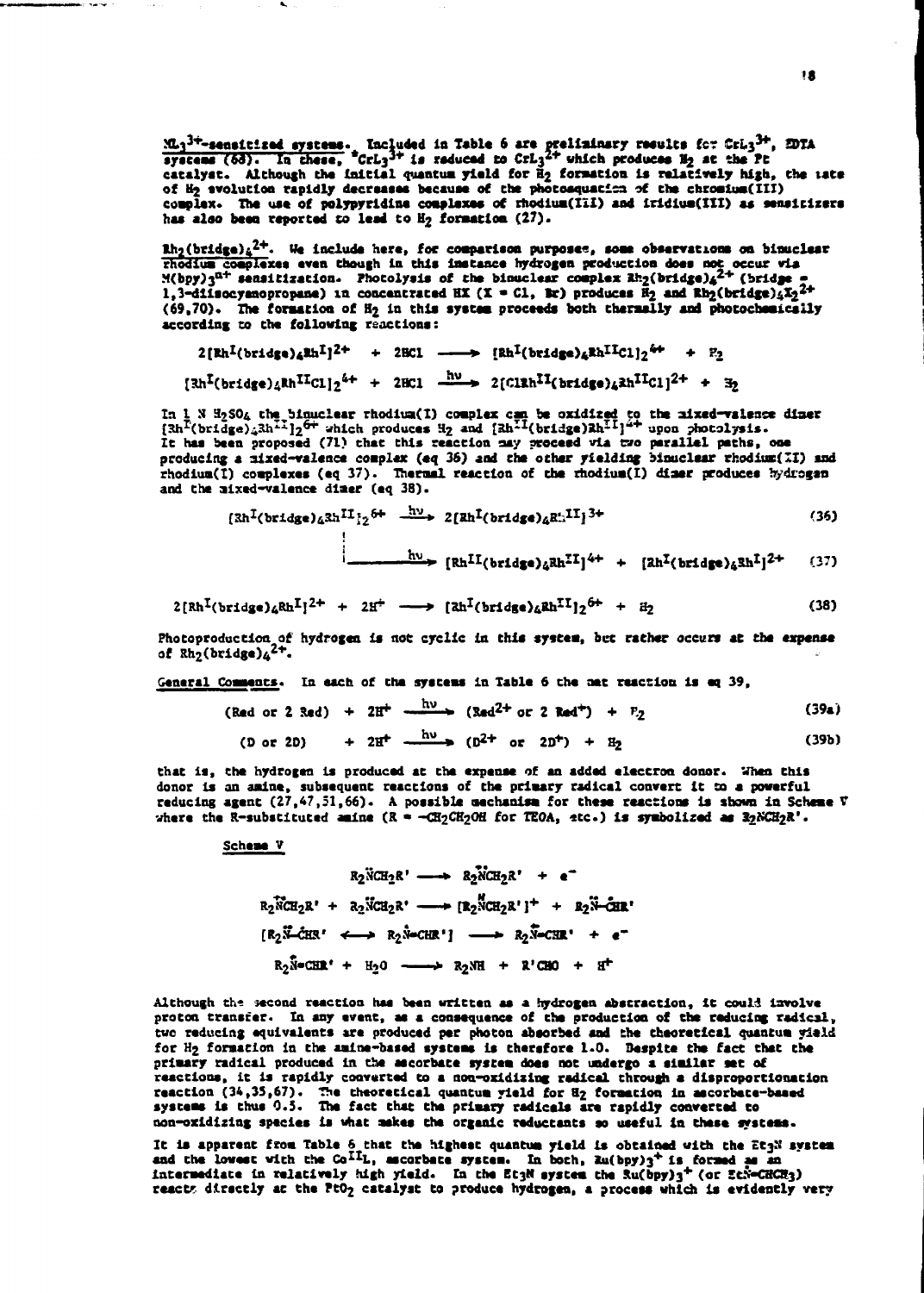efficient. In the Co<sup>II</sup>L, ascorbake system, the Ru(bpy)<sub>3</sub><sup>+</sup> is used to reduce Co<sup>II</sup>L to a hydride which dues not produce hydrogen efficiently under the homogeneous conditions used.<br>The other Ru(byy)<sub>3</sub><sup>2+</sup>-sensitized systems in Table 6 involve the formation of Rh(byy)<sub>3</sub><sup>2+</sup> or MV+, both of which produce hydrogen efficiently on the platinum catalyst used.

Vhila a fair battery of heterogeneous catalysts for hydrogen formation now exists, few such resources have been developed in the area of homogeneous catalysis. The homogeneous catalysts are likely to be species capable of binding hydrogen atoms or hydrice ions with binding constants that are not too large. Historically, efforts have been focussed on the problems of hydrogen dissociation (activation of hydrogen as a reducing agent), that is, on the reverse of the reactions required in the photodecomposition of water. Netal complexes<br>as diverse as  $Co(GS)_{5}^{3}$ ,  $Gu_{20}^{2+}$ ,  $Ag_{40}^{-}$ , chloro-aquo complexes of  $Ru(H1)$  and  $Rh(H1)$ , and  $d^{5}$ <br>complexes of  $Rh(1)$  and reversibility arguments and observations on these catalysts indicate that hydrogen formation might be accomplished by the following kinds of processes, depending on the nature of the catalyst M.

Heterolytic combination:

$$
M^{III}(B^-) + H^+ \longrightarrow M^{III} + H_2
$$

Homolytic combination:

 $2 \text{ M}^{\text{II}}$  =  $2 \text{ M}^{\text{II}}$  +  $\text{H}$ 

Reductive elimination:

$$
M^{III}(H^{\bullet})_2 \longrightarrow M^{I} + H_2
$$

The matal hydride intermediates,  $X^{III}H^T$ ,  $X^{III}H$ , or  $X^{III}(H^*)_2$ , would derive either from  $A^T$  in Scheme III or from reduction of  $X^{III}$  or  $X^{II}$  by the reduced acceptor. Unfortunately, with the exception of the cobalt macrocycle and the  $\frac{1}{2}$  of  $\frac{1}{2}$  species discussed earlier, all the netal complexes known to bring about the dissociation or the formation of hydrogen in aqueous salution do so only very slowly. Slow hydrogen formation reactions are not tolerable in most systems since the precursors (A"), being very strong reducing agents, rapidly undergo side reactions. In view of the stringent demands on the homogeneous catalyst, it is not surprising that heterogeneous catalysts have been the more widely used.

# Oxygen formation reactions

Photochemical formation of oxygen has been accomplished using the Ru(bpy)<sub>3</sub><sup>2+</sup>, Co(NH<sub>3</sub>)<sub>5</sub>Cl<sup>2+</sup><br>system (eq 40-42). Quenching of <sup>\*</sup>Ru(bpy)<sub>3</sub><sup>2+</sup> by Co(NH<sub>3</sub>)<sub>5</sub>Cl<sup>2+</sup> (D and A, respectively, in<br>Scheme III) gives Ru(

| $*$ Ru(bpy)3 <sup>2+</sup> + Co(NH3)5Cl <sup>2+</sup> | $\longrightarrow$ Ru(bpy)3 <sup>3+</sup> + Co(NH <sub>3</sub> )5C1 <sup>+</sup>                      | (40) |
|-------------------------------------------------------|------------------------------------------------------------------------------------------------------|------|
| $Co(MH_3)gCl^+ + S H^+$                               | $\longrightarrow$ $\cos_{ag}^{2+}$ + 5 $\text{NH}_4^+$ + Cl <sup>-</sup>                             | (41) |
| $Ru(bpy)_3^{3+} + 1/2 H_20$                           | $\frac{\text{Cat}}{2}$ Ru(bpy) <sub>3</sub> <sup>2+</sup> + H <sup>+</sup> + 1/4 0 <sub>2</sub> (42) |      |

Catalysts that have been used at pH 1-4 include RuO<sub>2</sub> suspensions (74,75), and iridium or ruthenium oxides deposited on alumina (74) or zeolites (76). A photoelectrochemical cell (using  $Co(C_2O_4)3^{3-}$  as the acceptor) in which the oxygen is generated at a remote platinum electrode has also been described (82). In other studies at pH 6-8 in the absence of netal oxides, evidence was obtained that the hydrolyzed cobel:(II) formed in eq 41 may itself act<br>as an oxygen formation catalyst (77). The rate of oxygen formation was at a maximum in a pd<br>7 phosphate buffer, the quantum yield initially, a precipitate of cobait hydroxide rapidly develops during the early stages of the photolysis.

The "reduction" of  $X(bpy)_{3}^{3+}$  ( $X = Fe$ , Ru, or Os) to  $X(bpy)_{3}^{2+}$  in alkaline solution has been recognized for many years (78-80) and oxygen has been identified as a product for  $\text{Fe}(\text{hyp})_3^3$ +<br>and Ru(bpy)<sub>3</sub><sup>3+</sup>. The reaction of Ru(bpy)<sub>3</sub><sup>3+</sup> with water and hydroxide ion has been extensively studied and observations ande on this system illustrate the complexities likely to be found in homogeneous oxygen formation reactions. The rate of Ru(byy)<sup>2<sup>2</sup> production is<br>first order in Ru(byy)<sup>3<sup>3+</sup> at low (< 5) and very high (> 12) pH and the rate Law contains<br>terms zero-, firet-, and second-ord</sup></sup> rate-determining atep in the reaction and the variation of oxygen vield with pil was ascribed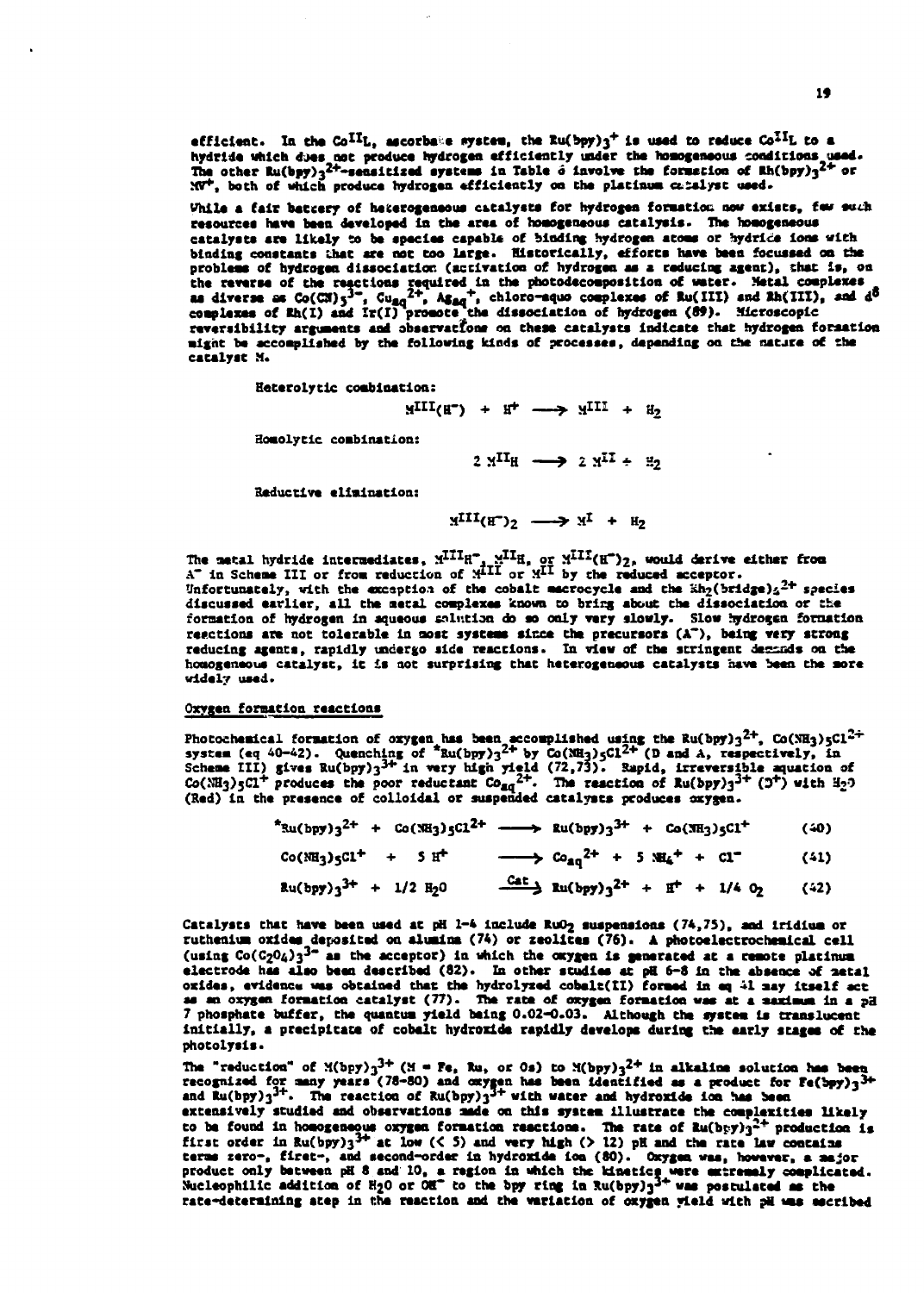to pli and ruthenium(III)-dependent reactions of  $R\mu(byy)$   $30R^{2+}$  adducts (30). More recently it was proposed that oxygen is a product of  $R\mu(byy)$  $3^{3+}$  reduction only in the presence of hydroxo iron(III) or other tran the solutions used in the original studies may have contained micromolar amounts of iron(III) and that such smaller O2 yields are indeed obtained in the absence of iron(III) or other trace metals (81).

The catalysis of water oxidation by transition metal ions and oxides has stimulated such research in the past few years (59,76,83,84). Higher yields of oxygen from water are obtained with IrCl<sub>6</sub><sup>2-</sup> and M(bpy)<sub>3</sub><sup>3+</sup> (M species are present (77). In addition to cobalt(II) and iron(III), hydromo complexes of iron(II), nickel(II), and copper(II) are also effective catalysts for oxygen formation in alkaline solutions of  $Ru(bpy)y_3^{3+}$  (77). Oxidation of the hydroxo complexes by  $Ru(bpy)y_3^{3+}$  has been invoked and the high oxidation states, i.e. Co(IV), Fe(IV), Mi(IV), etc., have been postulated to oxidize water in a two-electron transfer process, e.g. for iron the -yl state<br>(ferryl, FeO<sup>2+</sup>) which may generate peroxide either upon reaction with H<sub>2</sub>O or OH<sup>-</sup>, eq 43, or<br>in a bimolecular reaction, eq 4

$$
Fe0^{2+} + 0\text{H}^+ \longrightarrow Fe^{2+} + B0_2^- \tag{43}
$$

$$
2 \text{ Fe0}^{2+} + \text{H}_{2}0 \longrightarrow \text{Fe0}^{2+} + \text{Fe}^{3+} + \text{H}_{2}^{2-} \tag{44}
$$

It has not yet been established whether the active catalysts are in fact homogeneous since the hydroxo ions any be highly polymerized and consequently colloidal under the conditions used. In the Ru(bpy) $3^3$  system an alternative mechanism should also be considered: the hydroxo complexes may serve to divert the Ru(bpy)30H2+ adducts so that water (rather than ligand) oxidation is the dominant net reaction.

# Future directions

We have seen that the photoreduction of water to hydrogen using bipyridine complexes and visible light has been accomplished with reasonably high efficiency in a number of systems. Efforts to carry out the analogous photooxidation of water to oxygen have met with less success, but recent reports are encouraging. It is now established that the relatively success, our recent reports are encouraging. It is now welcomed that the terminal for<br>strong reducing (e.g.  $Ru(bpy)_{3}^{+}$ ) and oxidizing (e.g.  $Ru(bpy)_{3}^{3+}$ ) intermediates required for these processes any be generated in high yields. While the direct reduction and oxidation of water by these intermediates appears to be very slow in the absence of catalysts, there has been a steady improvement in the efficiencies of the heterogeneous catalysts so that<br>only relatively low concentrations are now required (59,74-76,83,84). Models in which the heterogeneous catalysts are treated as micro-electrodes have been developed: for example, the use of RuO<sub>2</sub> suspensions to promote water oxidation by  $Ru(bpy)_3$ <sup>3+</sup> was suggested by the low overvoltage for water oxidation at an RuO2 electrode (59,84). Similarly, the ability of Pt suspensions to promote hydrogen evolution could be related to the low overvoltage for water reduction at a platinum electrode. In most cases the heterogeneous catalysts have been separately prepared and then added to the photolysis system; however in some instances<br>the catalysts have been prepared in situ, for example, by the reduction of  $PcCl<sub>4</sub><sup>2-</sup> (27-29)$ <br>or  $Ag<sup>+</sup> (85)$ . Finely div finding application in a variety of processes (86-88).

While the photoproduction of hydrogen or oxygen from water has bean the subject of most studies, the ultimate goal of work in this area is simultaneous formation of hydrogen and oxygen. Efforts to attain this goal have so far met with little success: recently oxygen. Exposition of value and the solutions containing RuO<sub>2</sub> (to promote the oxidation of vater<br>by Ru(bpy)<sub>3</sub><sup>3+</sup>) and colloidal Pt (to catalyze the reduction of water by NV<sup>+</sup>) was reported to<br>produce hydrogen and oxy recent attempt to reproduce the findings failed (58). The simultaneous generation of hydrogen and oxygen requires the use of highly specific catalysts in order to avoid the short-circuiting of the cycle through the cross-reaction of the reduced and oxidized. respectively, so thet the gaseous products must be rapidly removed from solution. These problems can be largely avoided if the oxidation and reduction processes are carried out in different patial regions, separated, for example, by a membrane. In fact, studies with RuL<sub>3</sub><sup>2+</sup> and MV<sup>2+</sup> have alraady demonstrated the feasibility of separating donor and acceptor sites by the use of vesicles (43,44,61). In view of these considerations, substantial progress in this area is likely to derive only from a judicious bland of well-designed catalysts, compartments, and chemistry.

Acknowledgment - This paper was presented at the VIIIth IUPAC Symposium on Photochemistry, held at Seefeld, Austria, 13-19 July 1980. The work was performed under contract with the U.S. Department of Energy and supported by its Office of Sasic Energy Sciences.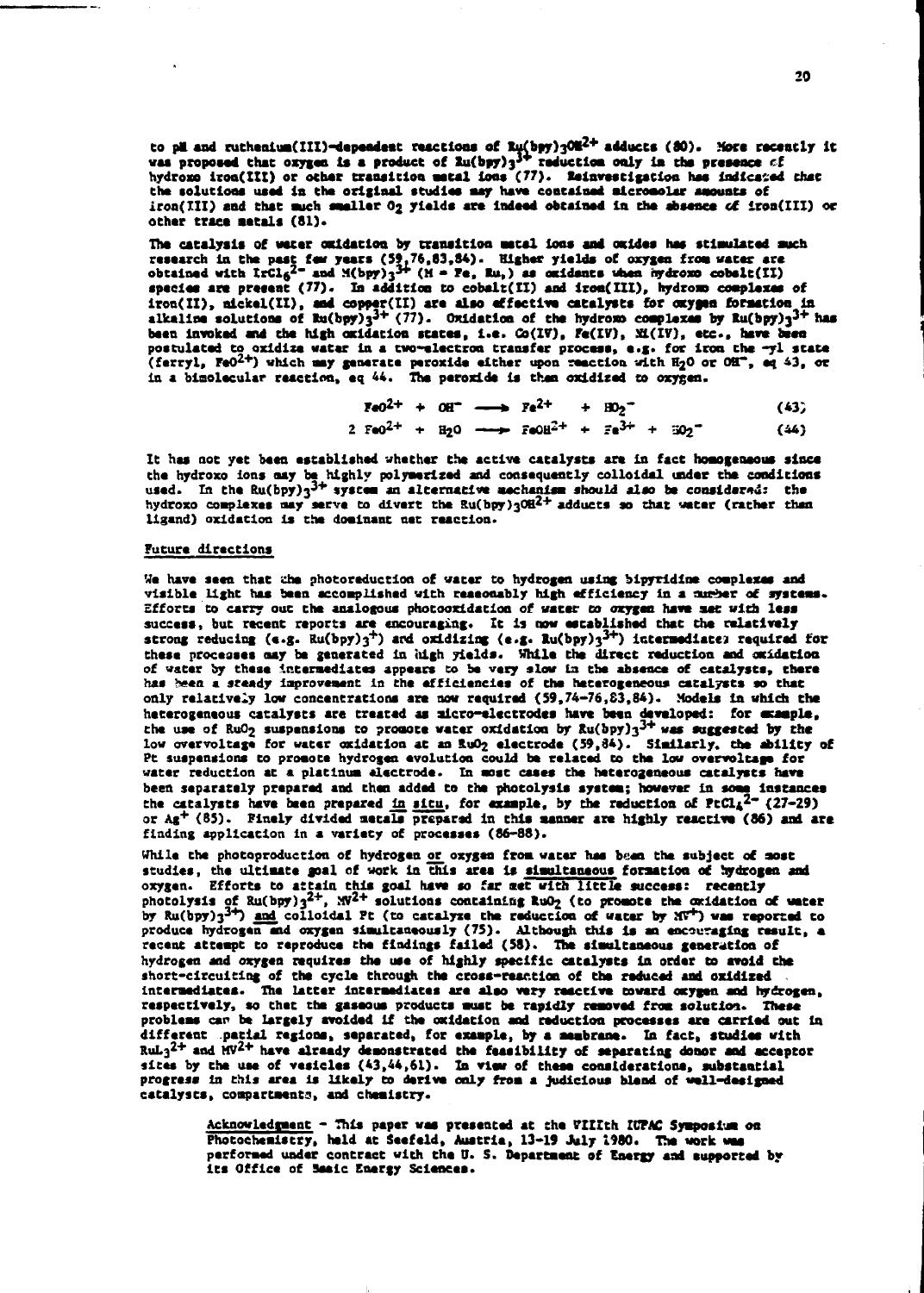# **MITMENGS**

- 
- 
- 1. N. Sutin and C. Creutz, Adv. Chem. Ser. Mo. 168, 1-27 (1978).<br>2. N. Sutin, <u>J. Photochem: 10</u>, 19-40 (1979).<br>3. V. Baizani, F. Bollatta, N. T. Gandolfi and M. Maestri, Top. Curr. Chem. 75, 1-64  $(1978)$ .
- 4. V. Balzani, F. Bolletta, F. Scandola and R. Ballardini, Pure and Appl. Chem. Sl. 299-311  $(1979).$
- 5. N. Maestri, F. Bolletta, L. Moggi, V. Balzani, M. S. Henry and M. Z. Hoffman, J. Am. Chem. Soc. 100, 2694-2701 (1978).
- 6. B. Brunschwig and N. Sutin, J. Am. Chem. Soc. 100, 7568-7577 (1978).
- 7. C. Creutz, M. Chou, T. L. Metzel, H. Okumura and N. Sutin, J. Am. Cham. Soc. 102. 1309-1319 (1960).
- 8. B. T. Ahn and D. R. HeMillin, Inorg. Chem. 16, 943-945 (1977); 17, 2253-2258 (1978).<br>
6. Ferraudi, Inorg. Chem. 17, 1370-1372 (1978).<br>
9. J. N. Denss, E. W. Harris and R. P. McBride, J. Am. Chem. Soc. 99, 3547-3551 (197
- 
- 10. J. N. Denss, E. W. Harris, C. M. Flynn, Jr. and D. Diemente, J. An. Chen. Soc. 97. 3838-3839 (1975).
- 11. R. Ballardini, G. Varani and V. Balzani, J. Am. Chen. Soc. 102, 1719-1720 (1980).
- 11. a. Ballardini, G. Varami and V. Balzani, 3. 2. 1822-302. (1979); F. Solletta, A. Juris,<br>12. D. G. Taylor and J. X. Deass, J. Chem. Phys. 7, 1032-1033 (1979); F. Solletta, A. Juris,<br>3. J. Van Houten and R. J. Watts, <u>In</u>
	-
	- $(1974)$ .
- 15. G. A. Crosby, W. G. Perkins and D. M. Klassen, J. Chem. Phys. 43, 1498-1503 (1965).<br>16. J. N. Demas and G. A. Crosby, <u>J. Am. Chem. Soc. 93</u>, 2841-2847 (1971).<br>17. G. A. Crosby and W. H. Elfing, Jr., J. Phys. Chem. 80,
- 
- 
- 18. E. L. Wehry and S. Sundarajan, J. Chem. Soc., Chem. Comm. 1135 (1972); S. Sundarajan and<br>E. L. Wehry, J. Phys. Chem. 76, 1528-1536 (1972).<br>19. A. B. P. Lever, <u>Inorganic Electronic Spectroscopy</u>, Elsevier, London (1968
- 
- 
- 
- 20. J. K. Tandell and N. A. Augustin, Inorg. Chem. 15, 37/-383 (1979).<br>21. N. Sutin, <u>Acc. Chem. Eas. 1</u>, 225-231 (1968).<br>22. B. S. Brucechwig, J. Logan, N. D. Newton and N. Sutin, J. Am. Chem. Soc. 102, in press;<br>3. S. Br
- 
- 
- 
- therein.
- 27. M. Kirch, J.-M. Lehn and J. P. Sauvage, Helv. Chim. Acta 62, 1345-1384 (1979).<br>28. G. M. Brown, S.-F. Chan, C. Creutz, H. A. Schwarz and N. Sutin, J. Am. Chem. Soc. 101,
- 7638-7640 (1979).
- 29. S.-F. Chan, M. Chou, C. Creutz, T. Matsubara and N. Sutin, J. Am. Chem. Soc., submitted.
- 

9.,

- 30. A. P. Zipp, to be published.<br>31. R. Ballardini, G. Varani, F. Scandola and V. Balzani, J. Am. Chem. Soc. 98, 7432-7433  $(1976)$ .
- 32. C.-T. Lin, W. Böttcher, M. Chou, C. Creutz and M. Sutin, J. Am. Chem. Soc. 98, 5536-6544  $(1976)$ .
- 33. C. Creutz, Inorg. Chem. 17, 1046-1051 (1978); C. Creutz and N. Sutin, J. Am. Chem. Soc. 98, 6384-6386 (1976).
- 
- 
- 34. C. Creutz, N. Sutin and B. S. Brunschwig, J. Am. Chem. Soc. 101, 1297-1296 (1979).<br>35. E. Pelizetti, E. Mentasti and E. Pramauro, Inorg. Chem. 15, 2898-2900 (1976).<br>36. C.-T. Lin, M. A. Hoselton, H. A. Schwarz and N. S  $(1978)$ .
- 
- 
- 37. A. Haim and N. Sutin, Inorg. Chem. 15, 476-478 (1976).<br>38. R. A. Marcus and N. Sutin, Inorg. Chem. 14, 213-216 (1975).<br>39. D. Meisel, M. S. Matheson and J. Rabani, J. Am. Chem. Soc. 100, 117-122 (1978).
- 
- 
- 40. E. Pelizetti and E. Pramauro, Inorg. Chem. 19, 882-883 (1979).<br>41. P.-A. Brugger and M. Grätzel, J. Am. Chem. Soc. 102, 2451-2463 (1980).<br>42. Y. Tsutsui, K. Takuma, T. Mishijima and T. Matsuo, Chem. Lett. 617-620 (1979
- 
- 43. T. Matsuo, K. Takuma, Y. Tsutsui and T. Mishijima, J. Coord. Chem. in press.<br>44. T. Matsuo, T. Nagamura, K. Itoh and T. Mishijima, Namoirs Faculty Eng. Kyushu Univ. 40.  $25 - 36$  (1980).
- 
- 45. M. Grätzel, Isr. J. Chem. 18, 364-368 (1979).<br>46. P. J. DeLaive, J. T. Lee, H. Poruna, H. W. Sprintschnik, T. J. Meyer and D. G. Whitten, F. J. DeLaive, N. 168, 28-4' (1978).<br>Adv. Cham. Sar. No. 168, 28-4' (1978).<br>P. J. DeLaive, B. P. Sullivz , T. J. Meyer and D. G. Whitten, <u>J. Am. Cham. Soc</u>. <u>101</u>.
- 47. P. J. DeLaive, 4007-4008 (1979).
- 
- 48. D. G. Whitten, Acc. Chem. Res. 13, 83-90 (1980).<br>49. G. Stein and A. Zeichner, Solar Energy 23, 11-16 (1979).
- 50. A. I. Krasna, Photochem. and Photobiol. 31, 75-82 (1980).